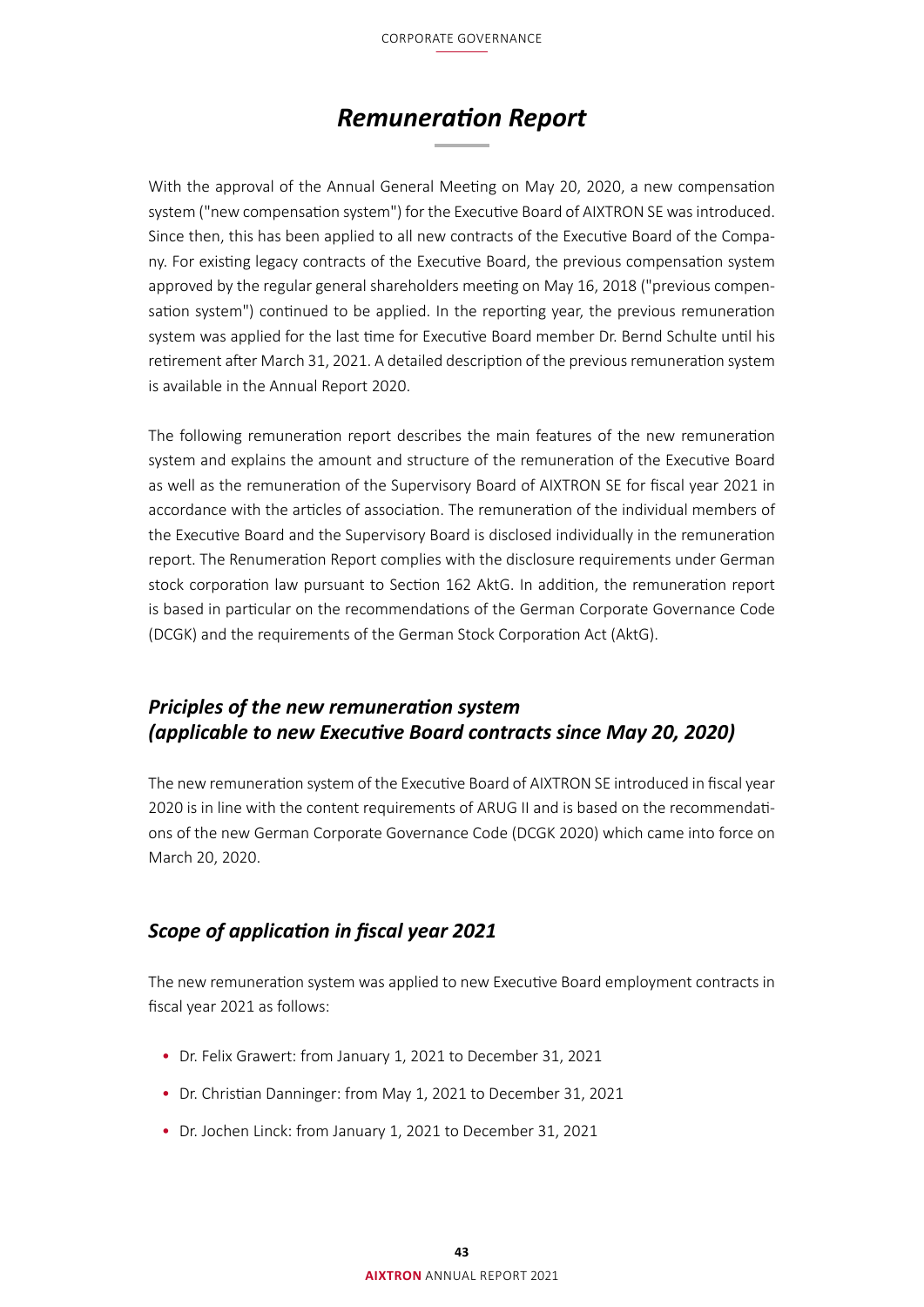## **Priciples of the new remuneration system**

Executive Board remuneration at AIXTRON SE is structured in a way that creates incentives for the sustainable, long-term development of the Company and for the long-term commitment of Executive Board members.

The Supervisory Board sets the specific remuneration for each Executive Board member on the basis of the remuneration system. To the extent legally permissible, the Supervisory Board seeks to offer Executive Board members remuneration that is both in line with the market and competitive, also in order to be able to recruit outstanding individuals to AIXTRON SE and gain their long-term commitment.

Based on the remuneration system, the Supervisory Board sets target total remuneration for each individual Executive Board member for the forthcoming fiscal year. This consists of **three components**:

- **fixed remuneration**,
- **short-term performance-related variable remuneration** (short-term incentive, **STI**), and
- **long-term performance-related variable remuneration** (long-term incentive, **LTI**).



#### **Remuneration structure**

**Fixed remuneration** consists of fixed, non-performance-related base remuneration, which is paid out as a monthly salary. Other components of fixed remuneration include fringe benefits, such as the provision of a company car, allowances for individual private pensions, and the assumption of costs for other insurance policies.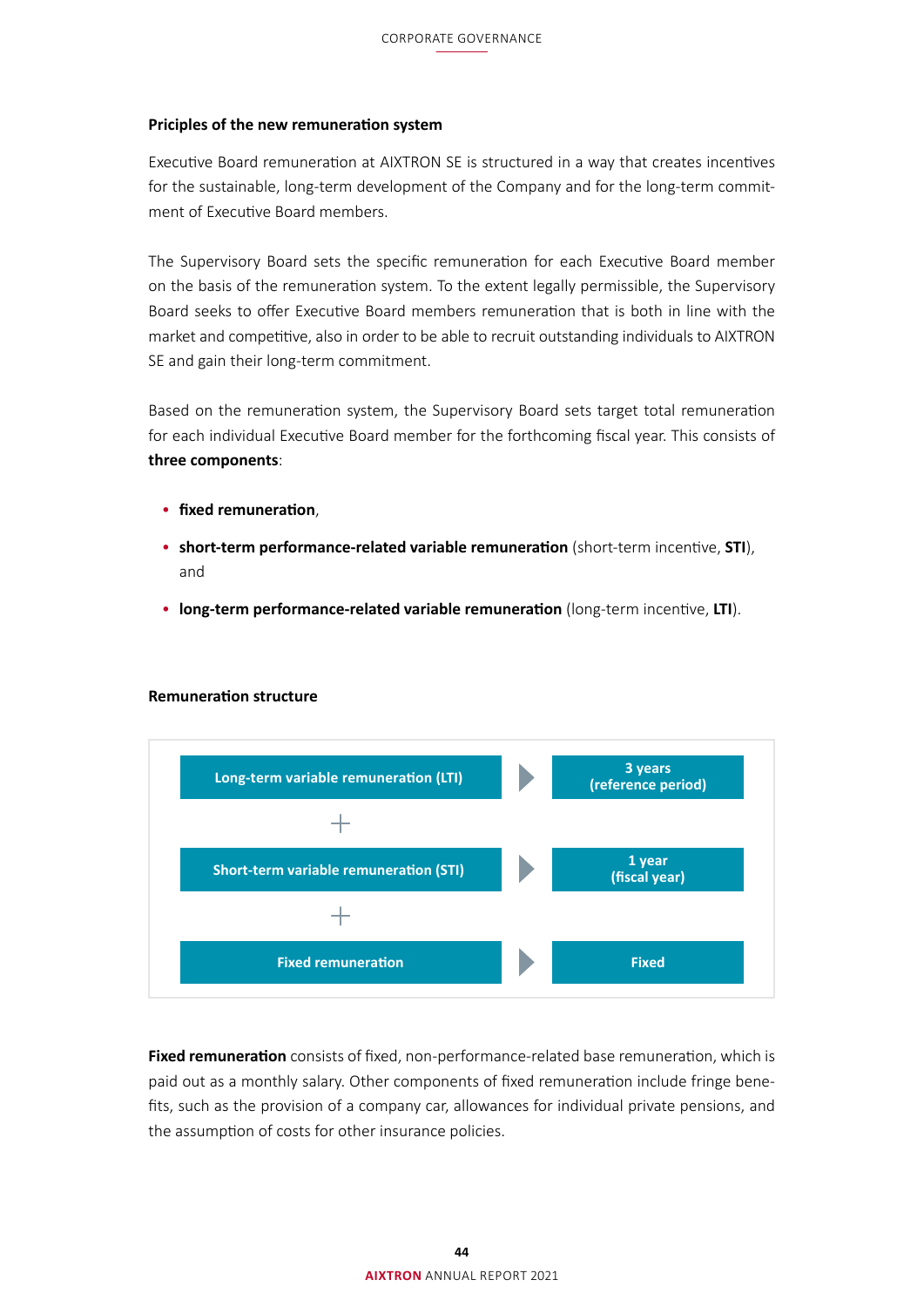**Variable remuneration** is tied to the performance of the AIXTRON Group and consists of short-term variable remuneration (STI) and long-term variable remuneration (LTI). The amount of both components depends on the achievement of financial and non-financial performance indicators.

# **Short-term performance-related variable remuneration (STI) in new remuneration system**

The short-term performance-related remuneration, also referred to as the **short-term incentive (STI)**, is geared to the performance of the AIXTRON Group in the given fiscal year and is paid out in full in cash.

The STI is determined using the indicators consolidated net income for the year, the market position of the AIXTRON Group, as well as financial and operational targets. In this regard, the relative weighting amounts to 70% for consolidated net income for the year, 15% for market position, and 15% for financial and operational targets.

### **Short-term variable remuneration (STI)**



The **targets are set** prior to the start of a fiscal year: The Supervisory Board establishes the STI's target value and the targets based on the aforementioned indicators. In the event of 100% target achievement, the individual target STI of the Executive Board members varies from 1.1% to 1.75% of the consolidated net income for the year pursuant to the budget approved by the Supervisory Board for the fiscal year.

STI **target achievement** is determined after the expiry of the fiscal year. This is capped at a maximum of 250% target achievement. No STI is paid if the consolidated net income for the year is negative, i.e. in years in which the Company posts a loss. STI is paid out in cash after the Supervisory Board has approved the consolidated financial statements.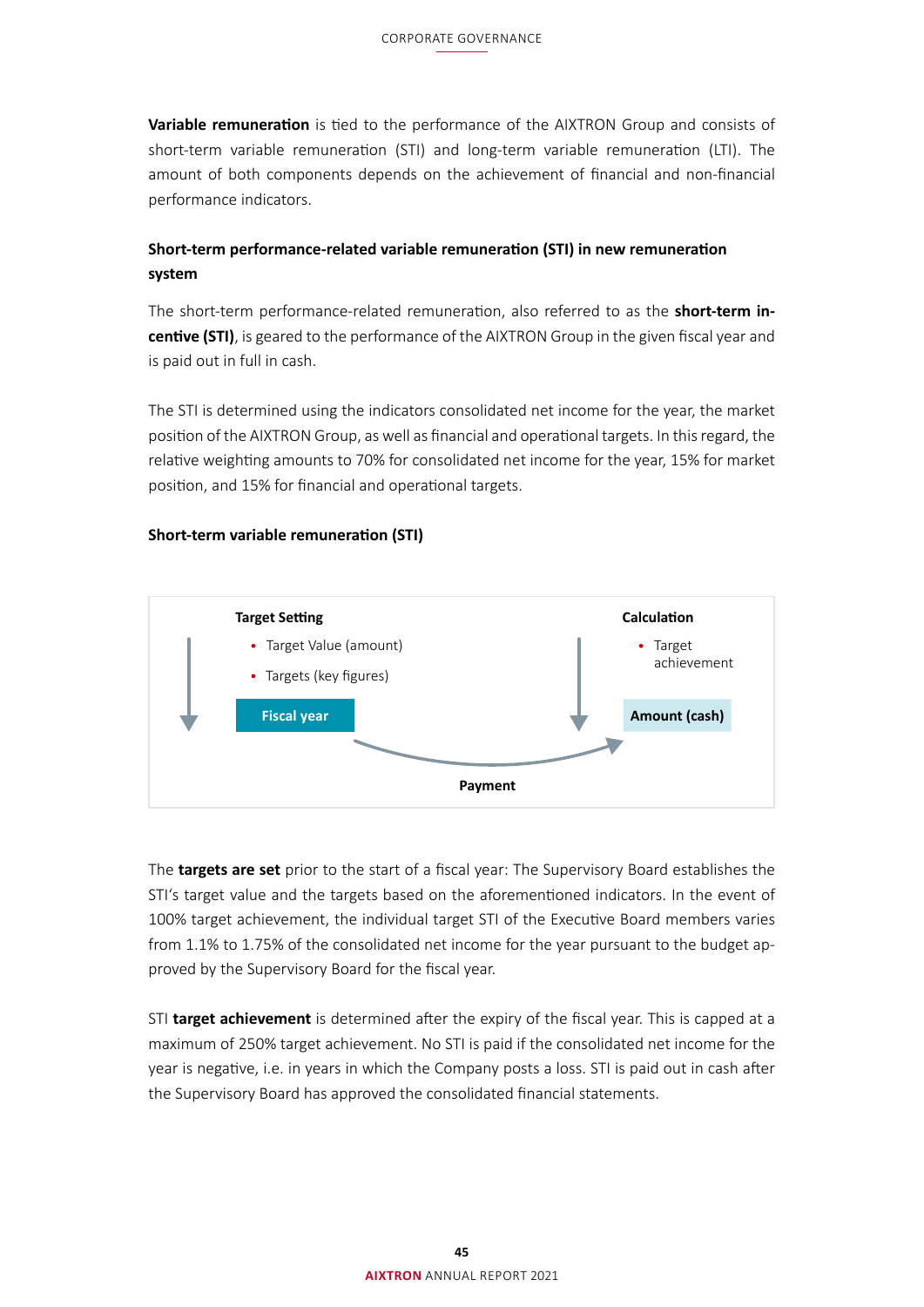# **Long-term performance-related variable remuneration (LTI) in new remuneration system**

The amount of long-term performance-related remuneration, also referred to as the **longterm incentive (LTI)**, is geared to the performance of the AIXTRON Group over a **3-year reference period** and is granted entirely in AIXTRON shares. Executive Board members may first dispose of these shares following a four-year holding period calculated from the start of the reference period.

Before the start of a fiscal year, the Supervisory Board determines the **long-term targets** for each Executive Board member for the forthcoming reference period. Each Executive Board member receives forfeitable stock awards in the amount of the **target LTI**, which varies from 1.4% to 2.25% of the consolidated net income for the year pursuant to the budget adopted by the Supervisory Board for the fiscal year. The number of forfeitable stock awards is calculated based on the average of the closing prices on all stock market trading days in the final quarter of the previous year. If consolidated net income for the year is budgeted to be zero or negative, and if a return to profitability is expected during the reference period, the Supervisory Board may within reasonable limits specify a LTI value for the fiscal year.



### **Long-term variable remuneration (LTI)**

**LTI target achievement** is determined using the indicators consolidated net income for the year and total shareholder return (TSR), as well as sustainability targets. In this regard, the relative weighting amounts to 50% for consolidated net income for the year, 40% for TSR, and 10% for sustainability targets.

For the **first LTI key figure**, the **consolidated net income for the year**, before the start of each fiscal year the Supervisory Board sets a target value on the aggregate consolidated net incomes that are to be achieved during the reference period. After the reference period ends, the ratio of the actual value to the target value is calculated. If the two values are identical, target achievement amounts to 100%. Target achievement is capped at a maximum of 250%. If the ratio is zero or negative, target achievement amounts to 0%. A linear interpolation takes place between the values of 0% and 250%.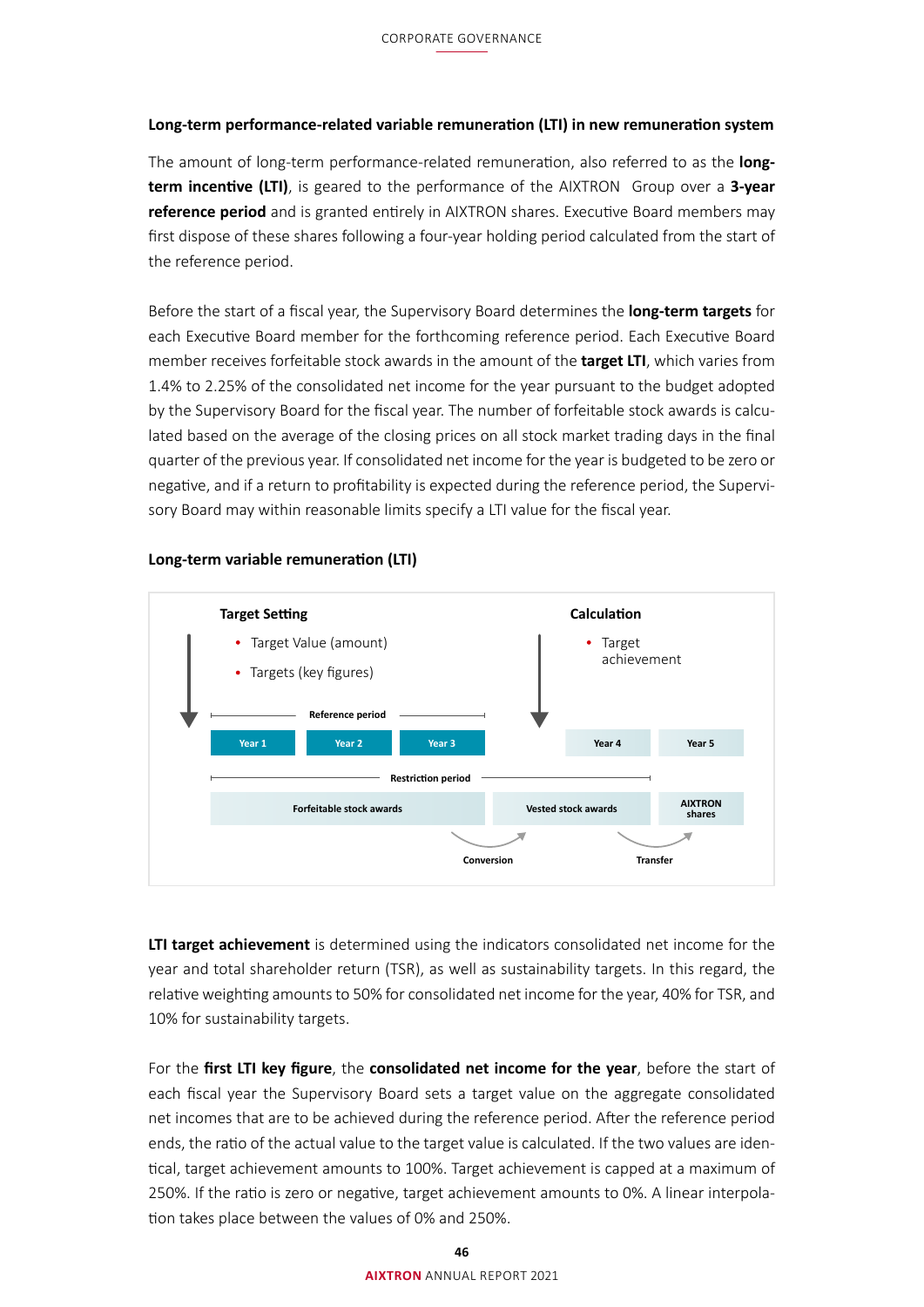#### CORPORATE GOVERNANCE

The **second LTI key figure**, the **TSR**, denotes the **total shareholder return** over the reference period and is calculated as the ratio of the change in the stock price, plus paid dividends, at the end of the reference period to the value at the start of the reference period. The TSR for AIXTRON stock is determined by the weighted TSR for a comparative group, which consists of the shares of six semiconductor equipment manufacturers – Veeco Instruments, Applied Materials, Tokyo Electron, Lam Research, ASML, and ASMI – and is weighted in proportion to their market capitalization. Changes in the share prices are determined by reference to the difference between the average values of the closing prices on all stock market trading days in the final quarter before the start of the reference period and in the final quarter of the reference period. After the reference period ends, the ratio of the development in the TSR for AIXTRON shares to the development in the TSR for the comparative group is calculated. Target achievement is capped at a maximum of 250% and amounts to 0% if the ratio is less than 50%. A linear interpolation takes place between these values. If during the period under consideration the enterprises in the comparative group experience extraordinary changes (such as mergers, changes in business activities, etc.), the Supervisory Board may take this appropriately into consideration with regard to the composition of the comparative group. In such case, the Supervisory Board will report on this in the annual remuneration report.

The **third LTI key figure** is calculated by reference to **sustainability targets** set by the Supervisory Board at the start of each reference period. These targets refer to the areas of environment, social affairs, and good corporate governance. Target achievement corresponds to the ratio of the actual values to the target values and is capped at 250%. Before the start of each fiscal year, the Supervisory Board sets two to three sustainability targets that are to be achieved by the end of the reference period. The sustainability targets that the Supervisory Board may choose from before the start of a fiscal year when setting targets for the respective Executive Board member include, among others: efficient use of energy and raw materials, reduction of emissions, employee satisfaction and development, customer satisfaction, innovation achievements, successor planning, and compliance.

After the expiry of the three-year reference period, the degree of LTI target achievement is determined by the Supervisory Board. Depending on the degree of target achievement, the forfeitable stock awards are then converted into vested stock awards or otherwise lapse. The maximum number of vested stock awards that may be granted in connection with LTI is capped at 250% of the number of forfeitable stock awards granted at the start of the reference period.

Following expiry of the four-year restriction period, the shares are transferred to the Executive Board member, with due compliance with the maximum remuneration limits set out below. The Executive Board member is not entitled to receive dividends during the restriction period.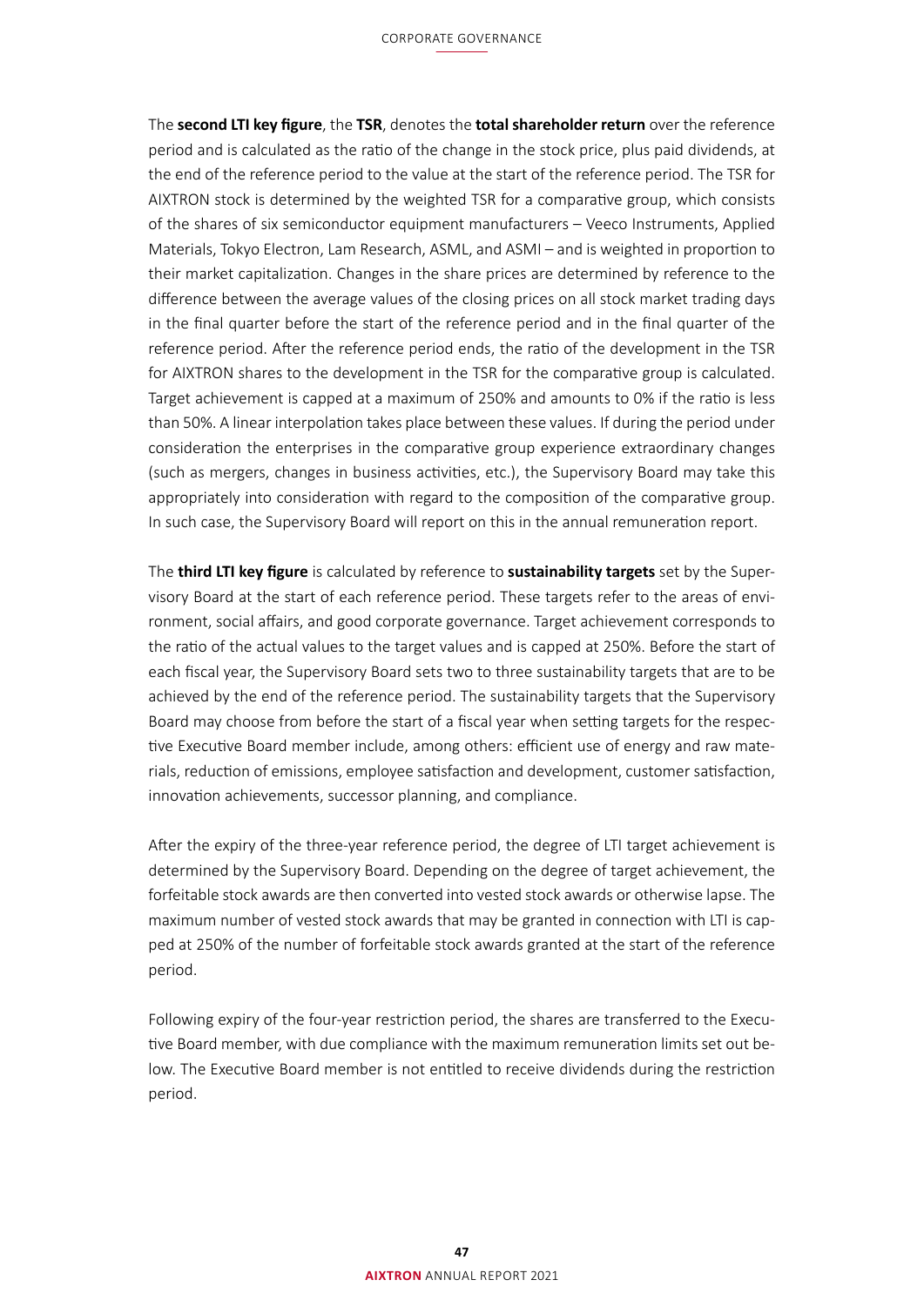#### **Remuneration limits in new remuneration system**

The remuneration system is intended to provide appropriate rewards for successful Executive Board work and to ensure that the Executive Board and shareholders all benefit from the Company's positive development. At the same time, to prevent the taking of inappropriate risks and ensure an appropriate relation to the situation of the AIXTRON Group, Executive Board remuneration is limited by setting a **maximum remuneration** and a **remuneration cap**.

**Maximum remuneration** (expenditure cap) is the total remuneration owed to the Executive Board for a fiscal year. It may not exceed EUR 6.5 million in the case of two Executive Board members or EUR 10.0 million in the case of three or more Executive Board members. This also represents the **expenditure cap**, i.e. the maximum expense for the Company.

There is also a **remuneration cap (allocation cap)** for the aggregate of fixed remuneration, STI, and LTI. The actual allocation for each Executive Board member for a fiscal year is capped at four times the Executive Board member's target total remuneration. This is the **allocation cap**. If the remuneration cap is exceeded, a portion of the vested stock awards previously awarded is forfeited to ensure compliance.

**Fixed remuneration** will generally account for 20% to 40% of **target total remuneration**, while **variable remuneration** will make up 60% to 80%. Long-term remuneration will account for a greater share of remuneration in order to provide incentives for long-term and sustainable actions. No additional remuneration is paid for group-internal mandates, such as at subsidiaries.

## **Further provisions governing new remuneration system**

To ensure that the interests of the Executive Board are aligned with those of shareholders, the Company has a **stock ownership policy**. Following a four-year build-up phase, each Executive Board member is obliged to hold AIXTRON stock worth 100% of their base remuneration on a permanent basis throughout their term of office. The value of vested stock awards is set off against the respective target shareholding value. Executive Board members may sell shares only if they exceed the respective target value.

Furthermore, a **sanctioning mechanism**, i. e. **claw-back policy**, applies for **breaches of duty or compliance**. Based on this mechanism, in the event of such breaches the Supervisory Board may reduce variable remuneration components not yet paid out, allow stock awards to lapse, or even claw these back. These possibilities may be exercised even when the Executive Board member is no longer in office and is no longer employed by the Company.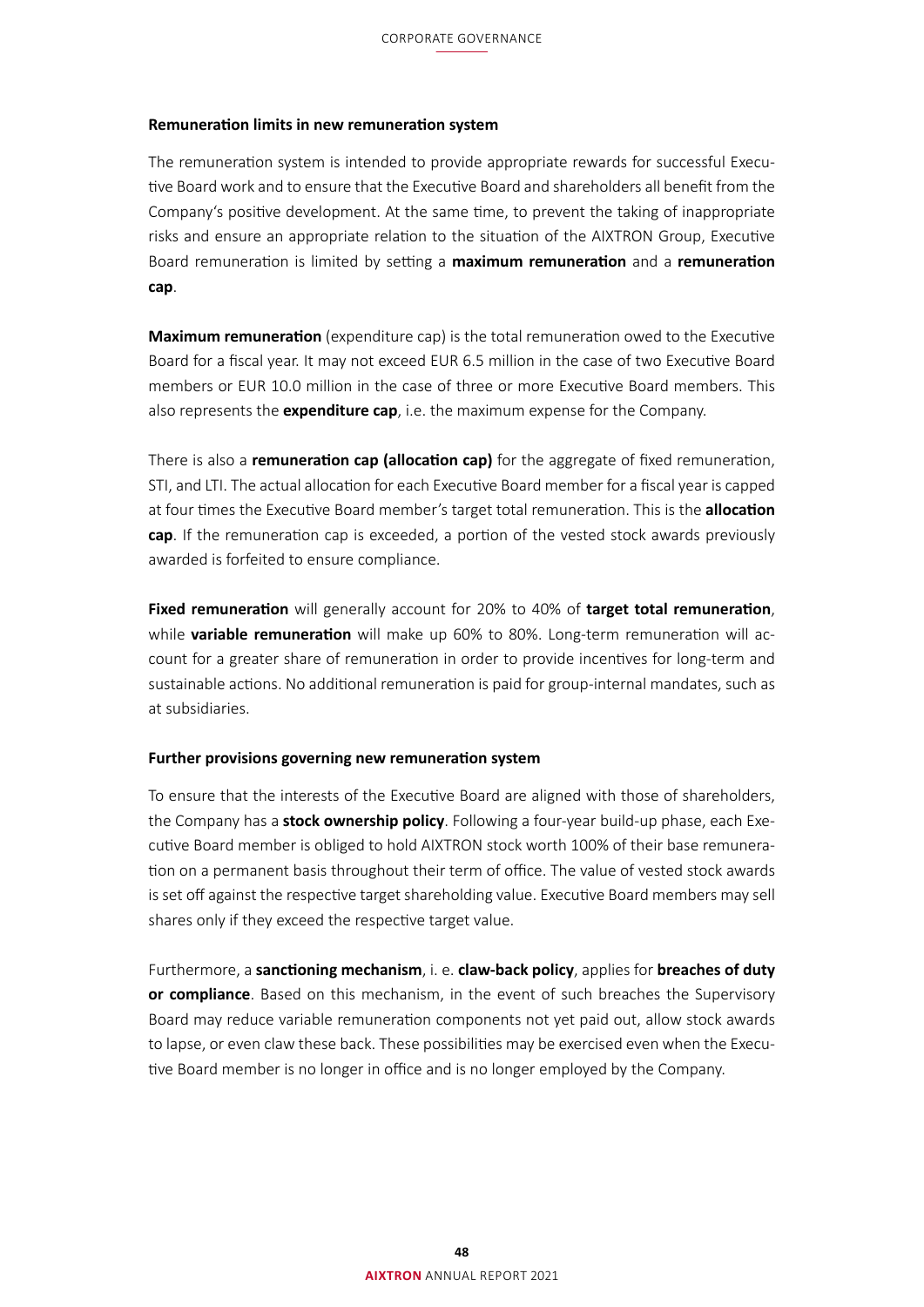In justified exceptional circumstances, such as severe economic crises, the effects of which render the original Company targets invalid, the Supervisory Board may resolve a temporary divergence from the remuneration system if such divergence is in the interests of AIXTRON SE. As a general rule, the targets and target values do not change during the periods relevant for the respective target achievement, even if developments in the overall market are unfavorable.

A detailed description of the new Executive Board remuneration system adopted by the Annual General Meeting on May 20, 2020 can be found on AIXTRON's website under [Remune](https://www.aixtron.com/en/investors/corporate-governance/remuneration-policy)[ration Policy.](https://www.aixtron.com/en/investors/corporate-governance/remuneration-policy)

## **Comparison of remuneration in new remuneration system**

The Supervisory Board reviews the appropriateness of the various components of remuneration on an annual basis. The remuneration system is presented to the Annual General Meeting for approval in the event of any material changes to the system and at least every four years.

For the purposes of external comparison, the Supervisory Board refers to remuneration data at the semiconductor equipment manufacturers Veeco Instruments, Applied Materials, Lam Research, ASML, and ASMI, as well as to those companies listed in the TecDAX that have market capitalizations between 50% and 200% of that at AIXTRON SE.

For the internal comparison, the Supervisory Board defines the senior management level as the ten senior managers whose remuneration is not tied to collective bargaining agreements and who have the greatest managerial responsibility and decision-making powers.

### **Reporting in new remuneration system**

The Executive Board and the Supervisory Board prepare a remuneration report each year in accordance with statutory provisions. For the fiscal year 2021, a remuneration report in accordance with Section 162 of the German Stock Corporation Act (AktG) as amended by ARUG II is presented for the first time. This report explains which performance criteria were applied and how the respective amounts of the variable compensation components were calculated.

The remuneration report for the past fiscal year contains an outlook on the application of the remuneration system in the current fiscal year. This outlook reports in advance on the selection of the financial and non-financial performance criteria. However, the non-financial performance criteria, as well as the specific targets for the financial indicators, are not explained in detail until after the end of the relevant periods for STI and/or LTI in order not to disclose competition-relevant strategic plans in advance.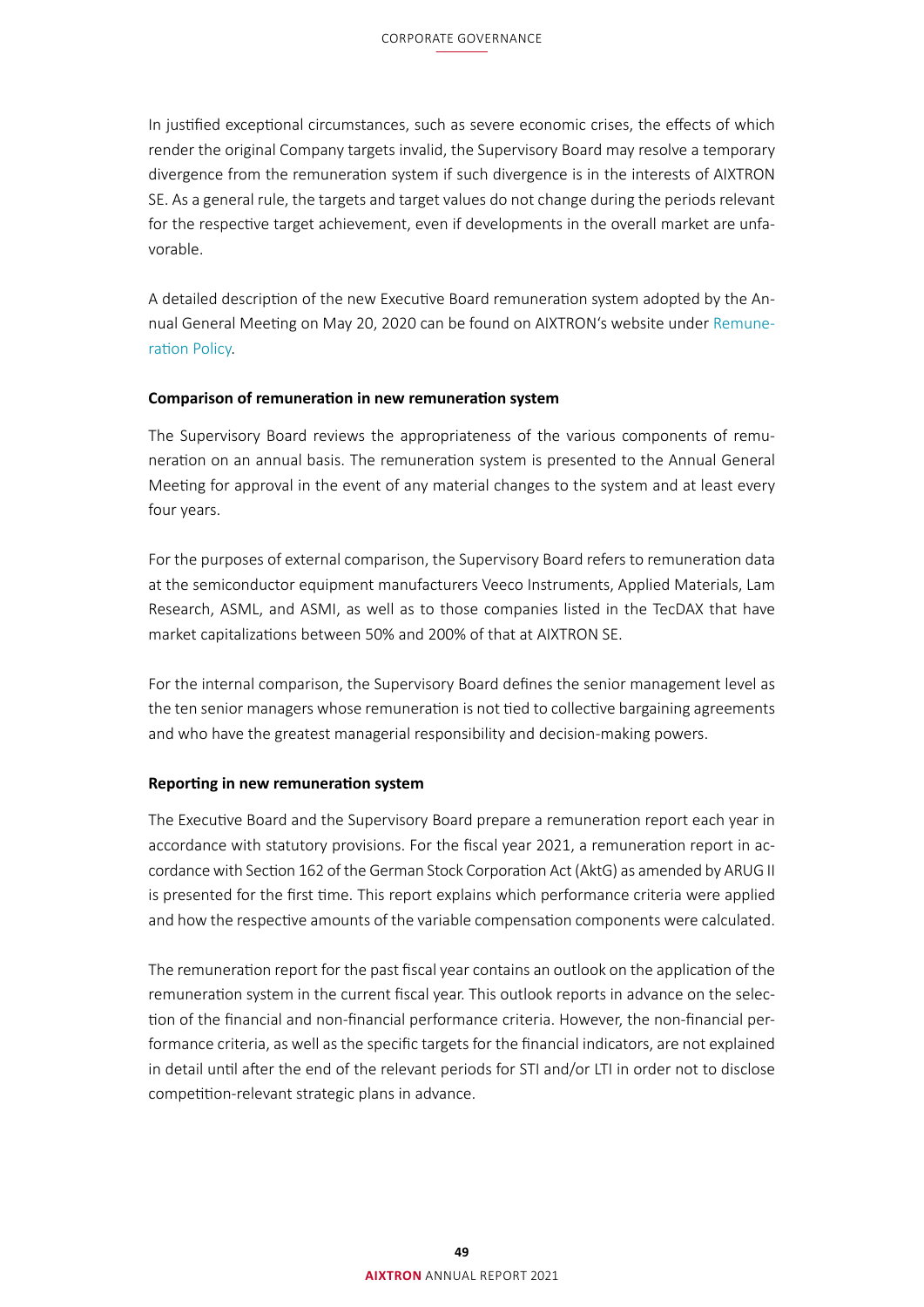### <span id="page-7-0"></span>**Arrangements upon contract termination**

Should a contract with an Executive Board member be terminated, then the outstanding variable remuneration components attributable to the time through to termination of the contract will be paid out in accordance with the originally agreed targets and comparison parameters and with the due dates or holding periods specified in the contract. If an Executive Board contract ends during a fiscal year, STI and LTI are granted on a prorated basis relative to the length of service in this fiscal year.

The foregoing does not apply to cases in which the employment contract is terminated without notice for cause inherent in the Executive Board member for which he or she is responsible. In such case, variable remuneration will not be paid for the year in which termination becomes effective.

In the case of **premature termination of the Executive Board mandate** by reason of revocation of the appointment, the Executive Board member will be paid a severance equal to the remuneration expected to be owed by the Company for the remaining term of the employment contract, but not more than two years of remuneration (severance cap).

When agreeing employment contracts with Executive Board members, the Supervisory Board may stipulate that, in the event of the contract being terminated due to a **"change-ofcontrol" event**, severance will be paid in the aforementioned maximum amount. A changeof-control event in the foregoing sense exists where a third party, or a group of third parties who combine their shareholding by contract in order to act as a single third party, directly or indirectly holds more than 50% of the Company's share capital.

No benefits in excess of this severance payment are permitted.

In the event of premature termination of the Executive Board mandate based on mutual agreement to end the employment contract, the total value of benefits pledged by the Company to the Executive Board member in connection with such agreement may not exceed the amount of remuneration expected to be owed by the Company for the original remaining term of the employment contract and may not exceed a maximum of two annual remuneration packages.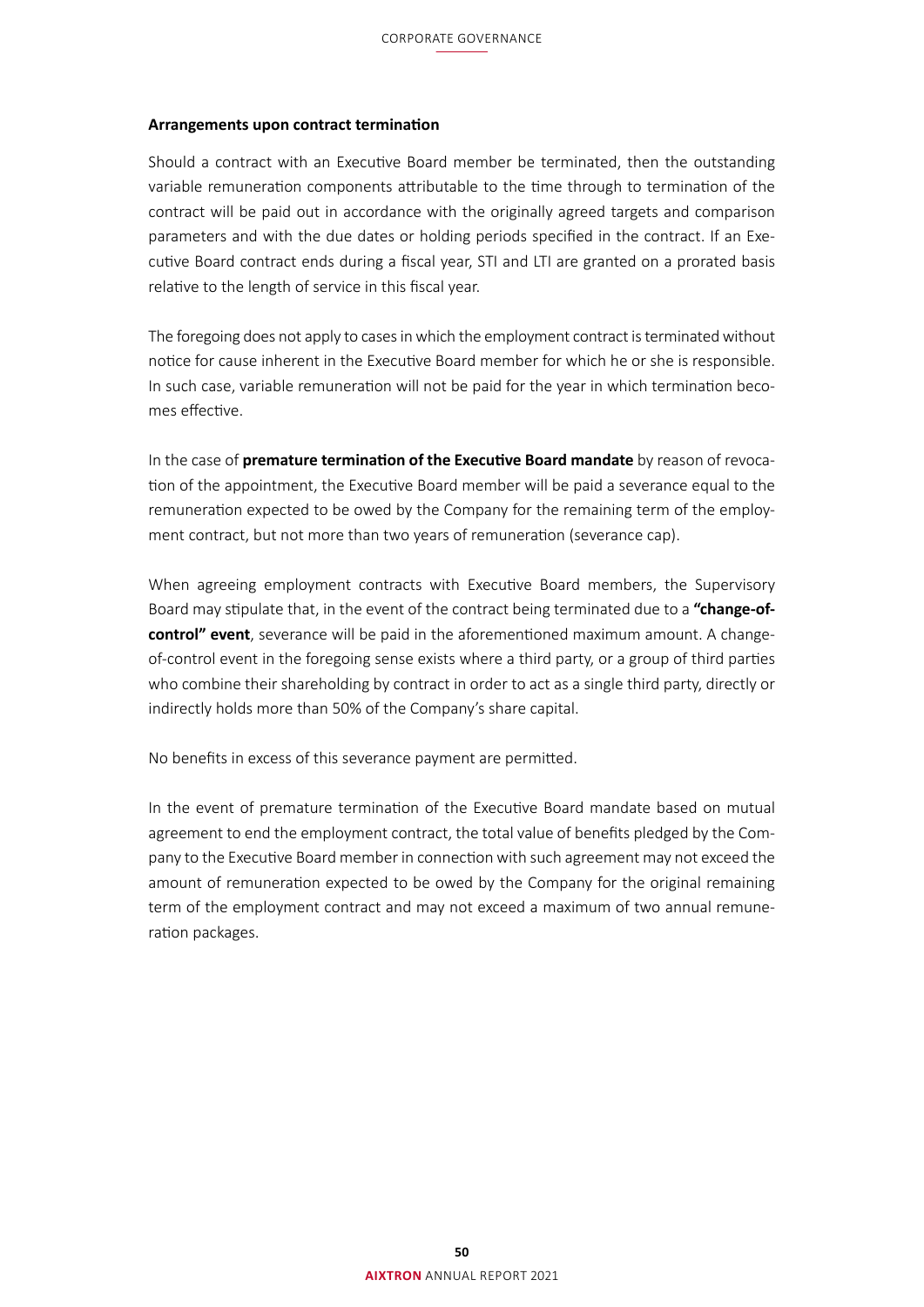# *Remuneration of Executive Board members in fiscal year 2021*

# **Executive Board remuneration**

In fiscal year 2021, exclusively the new remuneration system described above was applied for the members of the Executive Board of AIXTRON SE with the exception of Dr. Bernd Schulte, whose legacy contract expired on March 31, 2021. The following section specifies the concrete Executive Board remuneration for the reporting year and contains detailed information and background on the total Executive Board remuneration, the target setting and target achievement of the variable remuneration as well as individualized information on the remuneration of the individual Executive Board members for fiscal year 2021.

# **Total remuneration for fiscal year 2021**

The total remuneration of the Executive Board for the financial year 2021 amounted to kEUR 8,437 (2020: kEUR 2,956). The non-performance-related fixed remuneration of the Executive Board for the fiscal year 2021, consisting of a basic remuneration, pension allowances and benefits in kind, totaled kEUR 1,106 (2020: kEUR 912).

## **Base remuneration for fiscal year 2021**

Base remuneration comprised the following amounts in fiscal year 2021:

- for Dr. Felix Grawert: kEUR 400
- for Dr. Christian Danninger: kEUR 200 (May 1, 2021 December 31, 2021)
- for Dr. Jochen Linck: kEUR 300
- for Dr. Bernd Schulte: kEUR 90 (January 1, 2021 March 31, 2021)

## **Pension allowances for fiscal year 2021**

The Executive Board members in office in the year under report do not have individual pension commitments, as a result of which no provisions are stated for pensions. The Company rather pays pension allowances to Executive Board members together with their salaries or makes contributions to an insurance contract with a pension fund.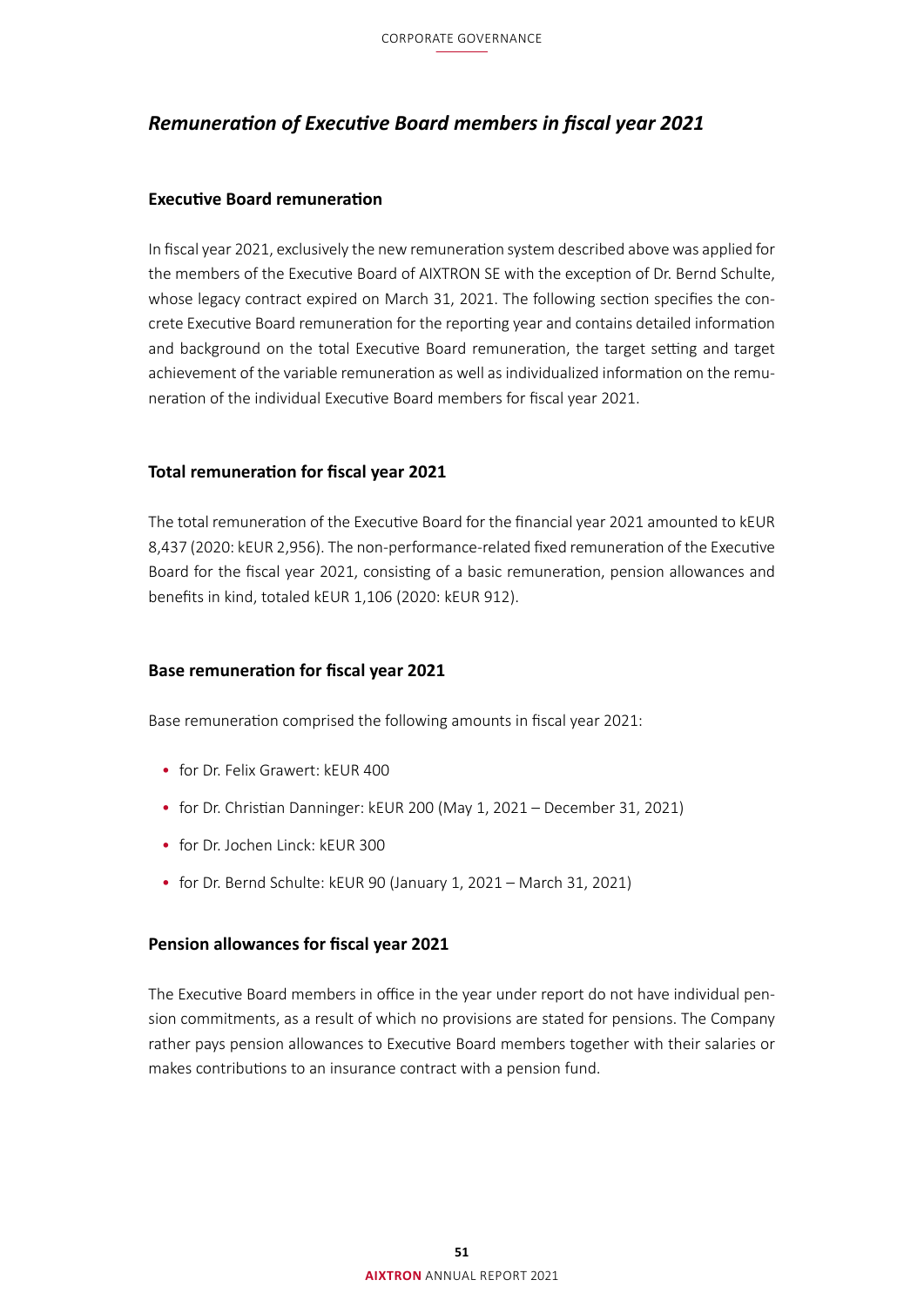Pension allowances form a constituent component of the non-performance-related fixed remuneration of the Executive Board. They comprised the following amounts in fiscal year 2021:

- for Dr. Felix Grawert: kEUR 30
- for Dr. Christian Danninger: kEUR 20 (May 1, 2021 December 31, 2021)
- for Dr. Jochen Linck: kEUR 30
- for Dr. Bernd Schulte: kEUR 10 (January 1, 2021 March 31, 2021)

# **Variable remuneration for fiscal year 2021 under former remuneration system**

The former remuneration system was applied in 2021 to determine the variable remuneration for Dr. Bernd Schulte from January 1, 2021, to March 31, 2021. The variable remuneration under the former remuneration system amounts to 2.5% of consolidated net income per Executive Board member on a pro rata basis and is paid half in cash and half in shares. This results in variable remuneration for 2021 under the previous remuneration system:

• for Dr. Bernd Schulte: kEUR 296 in cash and kEUR 296 to be granted in shares.

# **Short-term variable remuneration (STI) for fiscal year 2021 under new remuneration system**

The new remuneration system was applied in 2021 to determine the short-term variable remuneration for Dr. Felix Grawert, Dr. Christian Danninger and Dr. Jochen Linck.

### **Target dimension "consolidated net income for the year"**

At its meeting on December 9, 2020, the Supervisory Board set a target of kEUR 44,900 for consolidated net income in 2021 (70% of total target). The actual figure of kEUR 94,839 results in a target achievement of 211%.

### **Target dimension "market position"**

For the target dimension "market position" (15% of total target), the Supervisory Board set targets for individual market segments for 2021. Good sales performance in the existing markets and success in the growth markets led to a target achievement of 205%.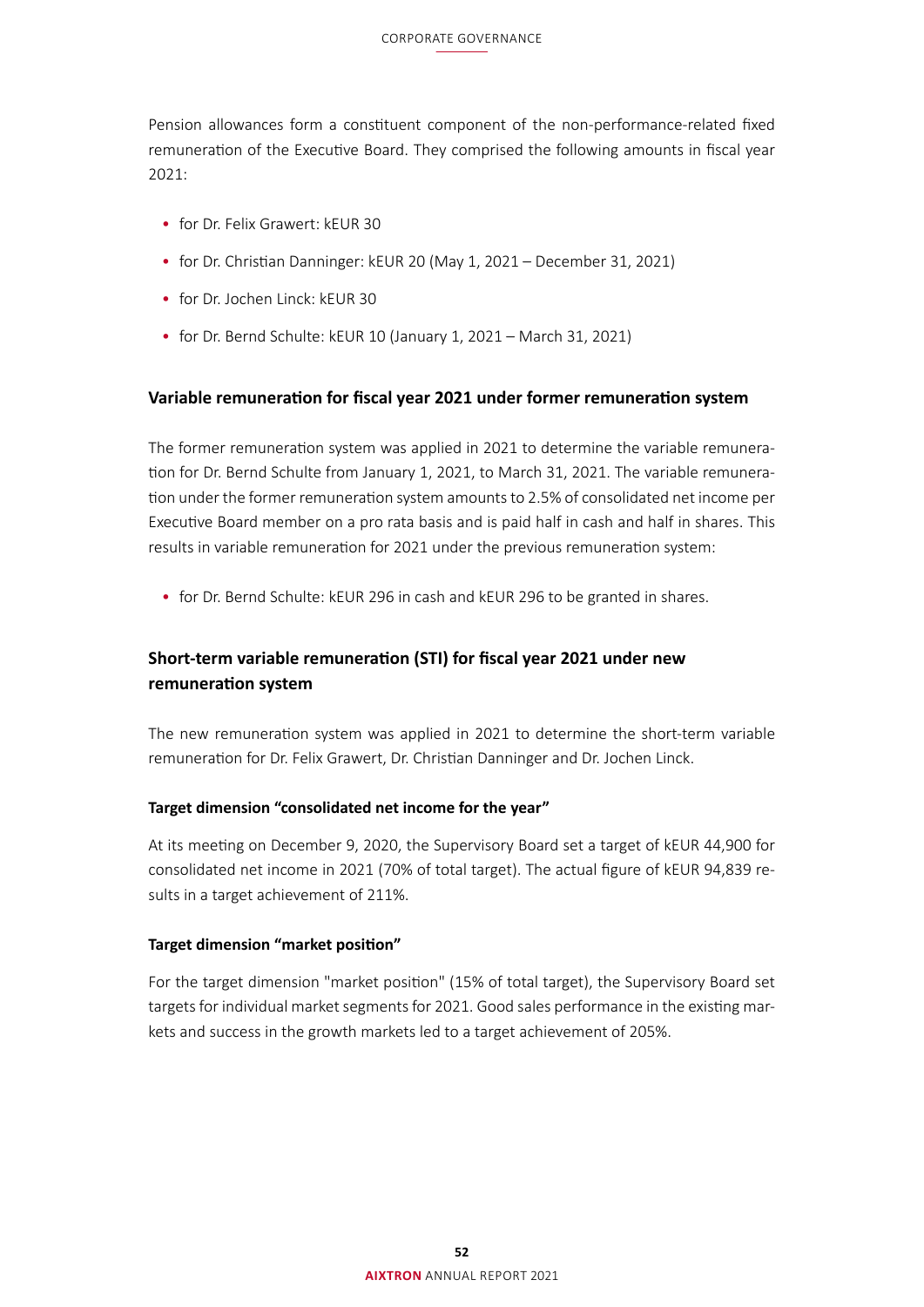# **Target dimension "financial and operational targets"**

For the target dimension "Financial and operational targets" (15% of total target), performance criteria were defined in the area of operational performance, the market launch of new products, and for the OLED business unit. Here, target achievement in the past fiscal year was 127%.

Based on the achievement of these three target dimensions, short-term variable remuneration (STI) is calculated for fiscal year 2021 under the new remuneration system as follows:

- for Dr. Felix Grawert: kEUR 1,552 in cash
- for Dr. Christian Danninger: kEUR 655 in cash (May 1, 2021 December 31, 2021)
- for Dr. Jochen Linck: kEUR 976 in cash.

# **Long-term variable remuneration (LTI) for fiscal year 2021 under new remuneration system**

In 2021, the new remuneration system was applied to the contracts with Dr. Felix Grawert, Dr. Christian Danninger (since May 1, 2021) and Dr. Jochen Linck. Target achievement for the 2021 LTI tranche is calculated by reference to the results achieved in the period from January 1, 2021, to December 31, 2023. It is determined by the following performance criteria:

- Consolidated net income for fiscal years 2021, 2022, and 2023 (50% of total)
- Change in total shareholder return (TSR) from Q4 / 2020 to Q4 / 2023 (40% of total)
- Sustainability (10% of total), measured in terms of energy consumption in kWh normed to the most important drivers of consumption and employee training measured in terms of learning hours

The relevant AIXTRON SE share price for the TSR target remuneration 2021 is EUR 11.582. It corresponds to the average of the XETRA closing prices on all stock exchange trading days in Q4 / 2020. The degree of achievement of the performance criteria will be determined by the Supervisory Board after the end of fiscal year 2023. At that time, the vested share awards will be converted into non-forfeitable share awards depending on target achievement. After the expiry of a 4-year vesting period ending on December 31, 2024, for the fiscal year 2021, one share of the Company will be transferred for each vested share award. This is to take place in the week following the publication of the annual report.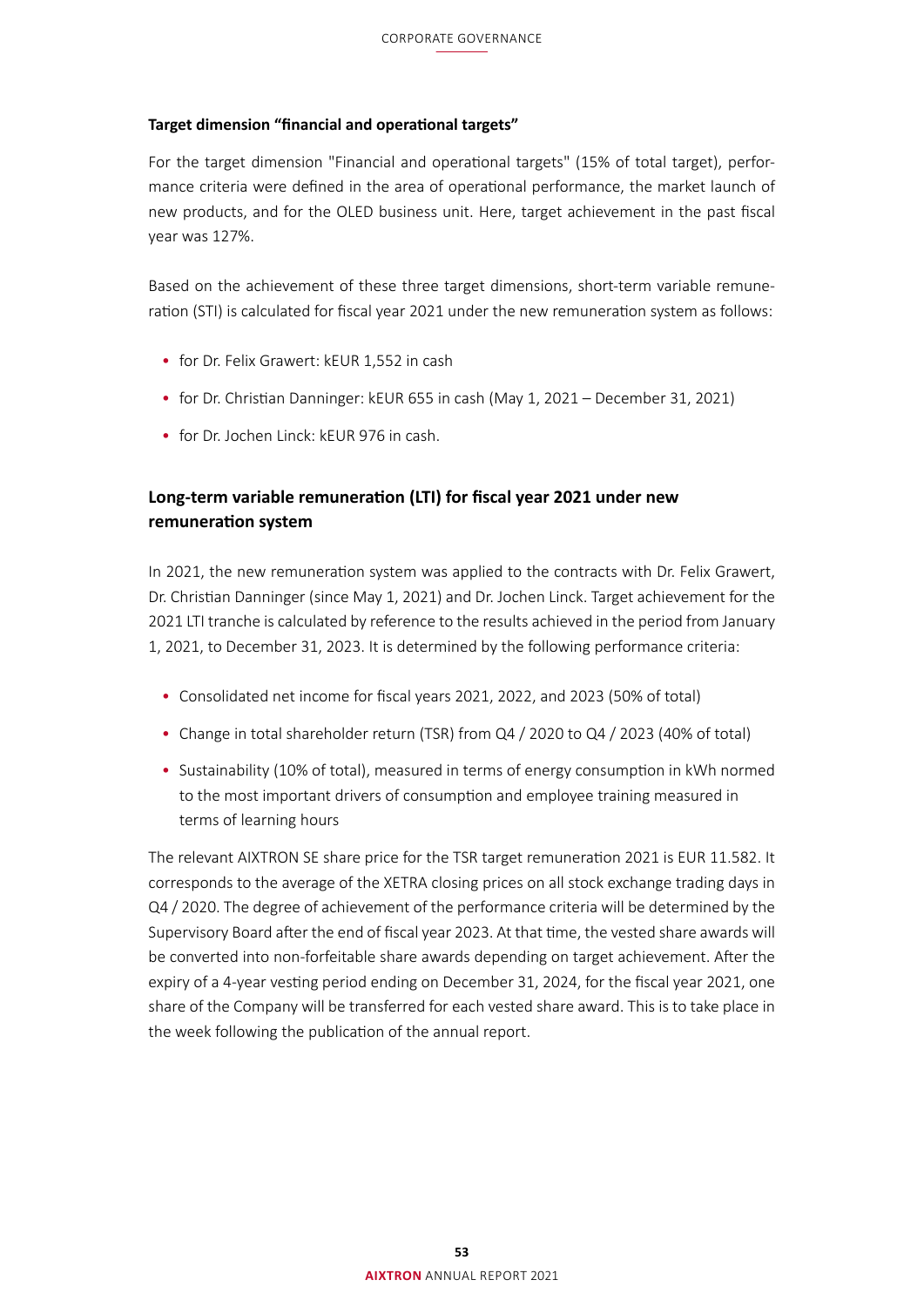For the long-term variable remuneration (LTI) for 2021, the Supervisory Board stipulated the values of target LTI as follows:

- for Dr. Felix Grawert: kEUR 1,010 in forfeitable stock awards,
- for Dr. Christian Danninger: kEUR 422 in forfeitable stock awards (May 1, 2021 December 31, 2021),
- for Dr. Jochen Linck: kEUR 629 in forfeitable stock awards.

# **Tabular overview of performance criteria applied to Executive Board remuneration pursuant to Sec. 162 (1) Sentence 2 No. 1 Stock Corporation Act (AktG)**

|                         |                                               |                | Information on the performance targets |                       |                                                          |          |                                                           |          |                                                                |
|-------------------------|-----------------------------------------------|----------------|----------------------------------------|-----------------------|----------------------------------------------------------|----------|-----------------------------------------------------------|----------|----------------------------------------------------------------|
| Compo-<br>nent          | <b>Description of</b><br>performance measures | <b>Portion</b> |                                        |                       | a) Minimum<br>target<br>b) Corresponding<br>remuneration |          | a) Target achievement<br>b) Corresponding<br>remuneration |          | a) Measured<br>performance<br>b) Corresponding<br>remuneration |
|                         | Consolidated net income 2021                  | 70%            | keur<br>keur                           | a) 0<br>$b)$ 0        |                                                          |          | a) 44,900<br>b) 1,128                                     |          | a) 211%<br>b) 2,382                                            |
| STI<br>2021             | Market position                               | 15%            | %<br>kEUR                              | a) 0<br>$b)$ 0        |                                                          | a)<br>b) | 100<br>242                                                | a)<br>b) | 205<br>495                                                     |
|                         | Financial and operational<br>targets          | 15%            | %<br>keur                              | a) $\theta$<br>$b)$ 0 |                                                          | a)<br>b) | 100<br>242                                                | a)       | - 127<br>b) 306                                                |
|                         | Consolidated net income<br>2020-2022          | 50%            | %<br>kEUR                              | a) 0<br>$b)$ 0        |                                                          | a)<br>b) | 100<br>115                                                |          | a) will be calculated<br>b) at the end of 2022                 |
| LTI<br>2020-2022        | Total Shareholder Return<br>2020-2022         | 40%            | %<br>kEUR                              | a) 0<br>$b)$ 0        |                                                          | a)<br>b) | 100<br>92                                                 |          | a) will be calculated<br>b) at the end of 2022                 |
|                         | Sustainability targets<br>for 2020-2022       | 10%            | %<br>kEUR                              | $a)$ 0<br>$b)$ 0      |                                                          | a)<br>b) | 100<br>23                                                 |          | a) will be calculated<br>b) at the end of 2022                 |
| <b>LTI</b><br>2021-2023 | Consolidated net income<br>2021-2023          | 50%            | %<br>kEUR                              | a) 0<br>b) 0          |                                                          | a)<br>b) | 100<br>1,030                                              |          | a) will be calculated<br>b) at the end of 2023                 |
|                         | Total Shareholder Return<br>2021-2023         | 40%            | %<br>keur                              | a) 0<br>b) 0          |                                                          | a)<br>b) | 100<br>824                                                |          | a) will be calculated<br>b) at the end of 2023                 |
|                         | Sustainability targets<br>for 2021-2023       | 10%            | %<br>keur                              | a) 0<br>$b)$ 0        |                                                          | a)<br>b) | 100<br>206                                                |          | a) will be calculated<br>b) at the end of 2023                 |

# **Deviation from new remuneration system**

In 2021, there were no deviations from and no adjustments to the remuneration system compared with the AGM resolution on the remuneration system in May 2020.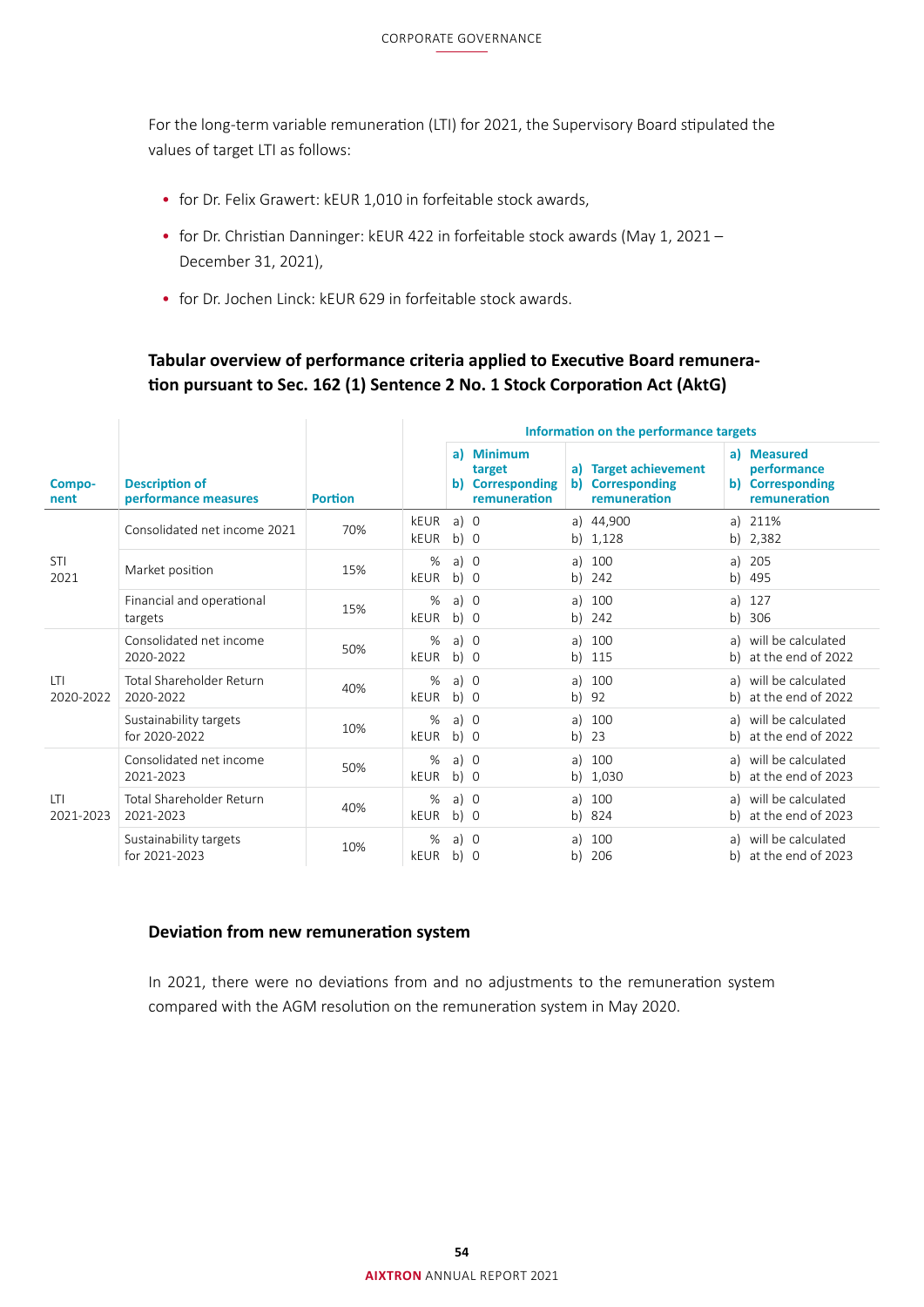# **Benefits granted and payments made in fiscal year 2021**

The following tables show the remuneration granted and due to the active members of the Executive Board in each of the fiscal years 2020 and 2021 in accordance with Section 162 (1) sentence 1 AktG. The "Remuneration granted and due" section of the tables thus contains all amounts actually received by the individual Executive Board members in the reporting period (**"remuneration granted"**) and all remuneration legally due but not yet received in the reporting period (**"remuneration due"**). In addition, the individual possible minimum and maximum remuneration values for the 2021 fiscal year are shown here.

Furthermore, in line with the DCGK 2020, the tables show the fixed remuneration and the one-year variable remuneration as an inflow for the respective financial year. For subscription rights and other share-based remuneration, the time and value of the inflow is the relevant time and value under German tax law.

In addition to the remuneration amounts, Section 162 (1) sentence 2 no. 1 AktG also requires the disclosure of the relative share of all fixed and variable remuneration components in total remuneration. The relative proportions stated here at the end of each table relate to the remuneration components granted and due in the respective fiscal year in accordance with Section 162 (1) sentence 1 AktG.

In total, the remuneration of the Executive Board ("remuneration granted and due") for fiscal year 2021 amounted to kEUR 8,437 (fiscal year 2020: kEUR 2,956) and was thus below the maximum remuneration (expense cap) for three Executive Board members of kEUR 10,000.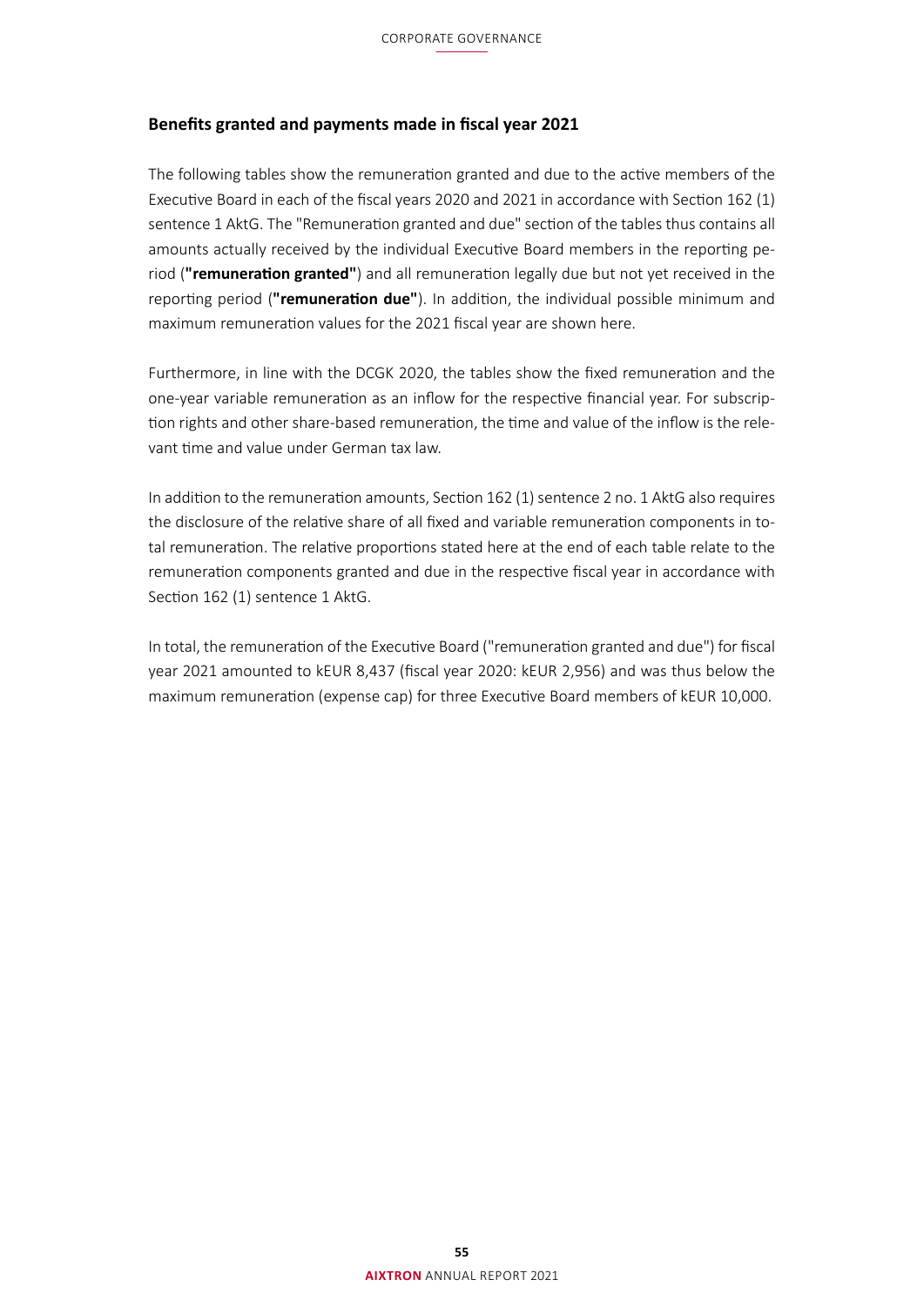# <span id="page-13-0"></span>**Remuneration granted and due pursuant to Section162 (1) sentence 1 AktG and payments made per Executive Board member in fiscal year 2021**

| <b>Dr. Felix Grawert</b>                                            |                                                                                                                                        |                |                     | Remuneration granted and due   |                                | Allocation   |                |  |
|---------------------------------------------------------------------|----------------------------------------------------------------------------------------------------------------------------------------|----------------|---------------------|--------------------------------|--------------------------------|--------------|----------------|--|
| Chief Executive Officer                                             | Member of the Exective Board since August 14, 2017                                                                                     |                |                     | 2021<br>(Target<br>achievement | 2021<br>(Target<br>achievement |              |                |  |
| in $\epsilon$ Thousands                                             |                                                                                                                                        | 2020           | 2021                | 100%)                          | 250%)                          | 2020         | 2021           |  |
| Non-performance                                                     | Fixed remuneration                                                                                                                     | 373            | 430                 | 430                            | 430                            | 373          | 430            |  |
| related remune-                                                     | Fringe benefits                                                                                                                        | 11             | 6                   | 6                              | 6                              | 11           | 6              |  |
| ration                                                              | <b>Total</b>                                                                                                                           | 384            | 436                 | 436                            | 436                            | 384          | 436            |  |
|                                                                     | Short-term variable remuneration                                                                                                       | 460            | 1,552               | 786                            | 1,964                          | 460          | 1,552          |  |
|                                                                     | Under former contract<br>$(01.01.-13.08.2020)$                                                                                         | 267            | $\overline{0}$      | $\mathbf{0}$                   | $\overline{0}$                 | 267          | $\Omega$       |  |
|                                                                     | STI 2020 under new contract<br>$(14.08.-31.12.2020)$                                                                                   | 193            | $\Omega$            | $\mathbf{0}$                   | $\Omega$                       | 193          | $\Omega$       |  |
|                                                                     | STI 2021                                                                                                                               | $\overline{0}$ | 1,552               | 786                            | 1,964                          | $\mathbf 0$  | 1,552          |  |
|                                                                     | Long-term variable remuneration                                                                                                        | 546            | 1,715               | 1,334                          | 3,335                          | 42           | 0              |  |
| Performance-<br>related<br>remuneration                             | Share-based portion of one-year<br>variable remuneration (restriction<br>period 2017-2020)                                             | $\mathbf 0$    | $\mathsf{O}\xspace$ | 0                              | $\overline{0}$                 | 42           | $\mathbf{0}$   |  |
|                                                                     | Share-based portion of one-year<br>variable remuneration (restriction<br>period 2020-2024) under old con-<br>tract (01.01.-08.13.2020) | 298            | $\mathbf{0}$        | $\mathbf{0}$                   | $\mathbf 0$                    | $\mathbf{0}$ | 0              |  |
|                                                                     | LTI tranche 2020-2022<br>(restriction period 2020-2023) under<br>new contract (08.14.-12.31.2020) *                                    | 248            | $\overline{0}$      | $\overline{0}$                 | $\overline{0}$                 | $\mathbf 0$  | $\overline{0}$ |  |
|                                                                     | LTI tranche 2021-2023<br>(restriction period 2021-2024) *                                                                              | $\mathbf 0$    | 1,715               | 1,334                          | 3,335                          | $\mathbf 0$  | 0              |  |
| Total non-performance-related /<br>performance-related remuneration |                                                                                                                                        | 1,390          | 3,703               | 2,556                          | 5,736                          | 886          | 1,989          |  |
| Pension allowance                                                   |                                                                                                                                        | $\Omega$       | $\Omega$            | $\Omega$                       | $\Omega$                       | $\Omega$     | $\Omega$       |  |
| <b>Total remuneration</b>                                           |                                                                                                                                        | 1,390          | 3,703               | 2,556                          | 5,736                          | 886          | 1,989          |  |
| Thereof as a per-                                                   | Portion of fixed remuneration                                                                                                          | 28%            | 12%                 | 17%                            | 8%                             | 43%          | 22%            |  |
| centage                                                             | Portion of variable remuneration                                                                                                       | 72%            | 88%                 | 83%                            | 92%                            | 57%          | 78%            |  |

\* Fair value valuation of LTI tranche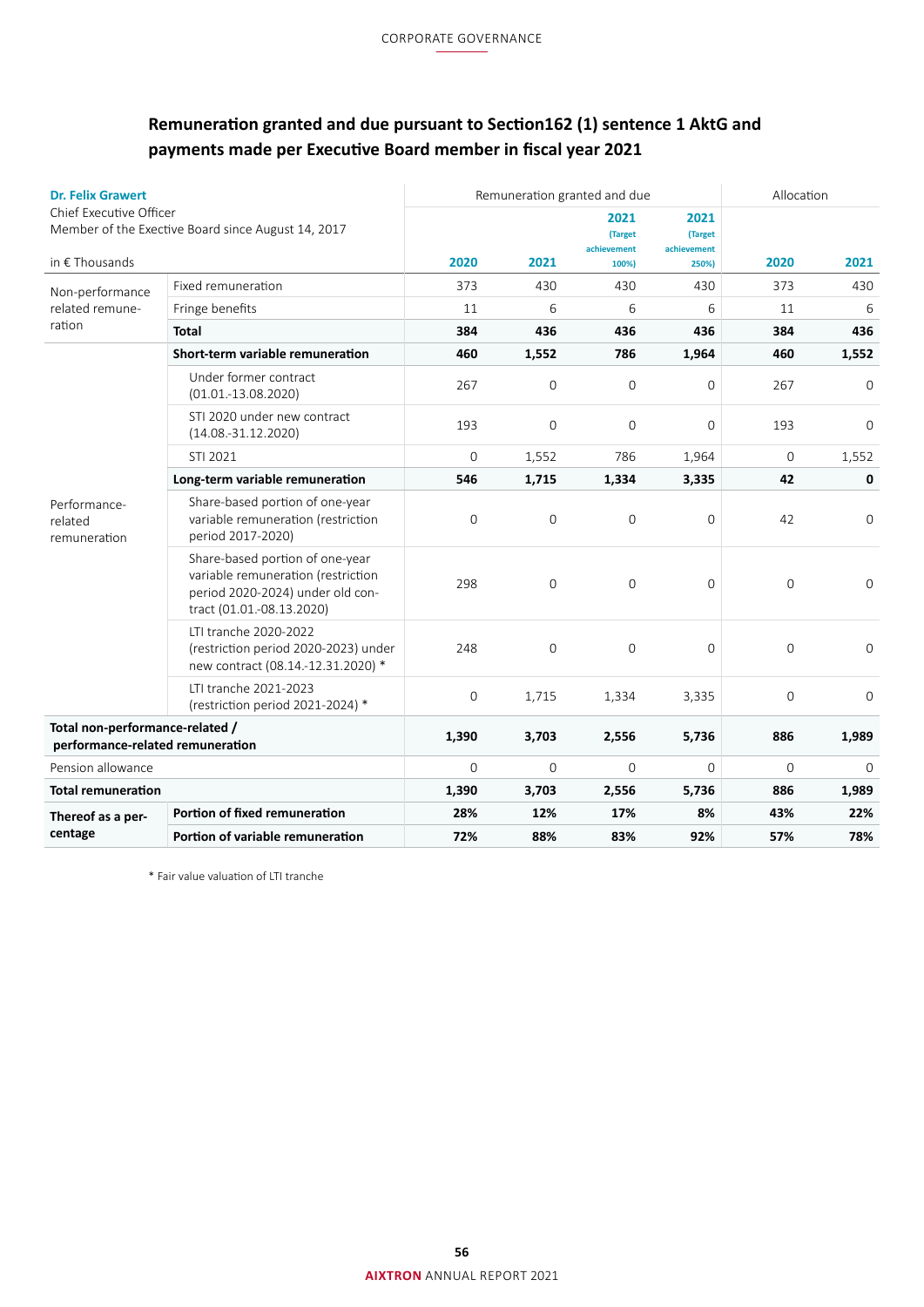# CORPORATE GOVERNANCE

| <b>Dr. Christian Danninger</b>                                                                       |                                                           |             |          | Remuneration granted and due            |                                         | Allocation  |          |
|------------------------------------------------------------------------------------------------------|-----------------------------------------------------------|-------------|----------|-----------------------------------------|-----------------------------------------|-------------|----------|
| Chief Financial Officer<br>Member of the Exective Board since May 1, 2021<br>in $\epsilon$ Thousands |                                                           | 2020        | 2021     | 2021<br>(Target<br>achievement<br>100%) | 2021<br>(Target<br>achievement<br>250%) | 2020        | 2021     |
| Non-performance                                                                                      | Fixed remuneration                                        | $\mathbf 0$ | 220      | 220                                     | 220                                     | $\Omega$    | 220      |
| related remune-                                                                                      | Fringe benefits                                           | $\mathbf 0$ | 11       | 11                                      | 11                                      | $\mathbf 0$ | 11       |
| ration                                                                                               | <b>Total</b>                                              | 0           | 231      | 231                                     | 231                                     | 0           | 231      |
|                                                                                                      | Short-term variable remuneration                          | 0           | 655      | 332                                     | 829                                     | 0           | 655      |
| Performance-rela-                                                                                    | STI 2021                                                  | $\Omega$    | 655      | 332                                     | 829                                     | $\Omega$    | 655      |
| ted remuneration                                                                                     | Long-term variable remuneration                           | 0           | 773      | 602                                     | 1,504                                   | 0           | 0        |
|                                                                                                      | LTI tranche 2021-2023<br>(restriction period 2021-2024) * | $\mathbf 0$ | 773      | 602                                     | 1,504                                   | $\Omega$    | $\Omega$ |
| Total non-performance-related /<br>performance-related remuneration                                  |                                                           | 0           | 1,660    | 1,164                                   | 2,564                                   | 0           | 886      |
| Pension allowance                                                                                    |                                                           | $\mathbf 0$ | $\Omega$ | $\mathbf 0$                             | $\Omega$                                | $\Omega$    | $\Omega$ |
| <b>Total remuneration</b>                                                                            |                                                           | 0           | 1,660    | 1,164                                   | 2,564                                   | 0           | 886      |
| Thereof as a per-                                                                                    | Portion of fixed remuneration                             | 0%          | 14%      | 20%                                     | 9%                                      | 0%          | 26%      |
| centage                                                                                              | Portion of variable remuneration                          | 0%          | 86%      | 80%                                     | 91%                                     | 0%          | 74%      |

\* Fair value valuation of LTI tranche

| <b>Dr. Jochen Linck</b>                                             |                                                           |                | Remuneration granted and due |                                | Allocation                     |                |             |
|---------------------------------------------------------------------|-----------------------------------------------------------|----------------|------------------------------|--------------------------------|--------------------------------|----------------|-------------|
| Chief Operating Officer<br>in $\epsilon$ Thousands                  | Member of the Exective Board since October 1, 2020        |                |                              | 2021<br>(Target<br>achievement | 2021<br>(Target<br>achievement |                |             |
|                                                                     |                                                           | 2020           | 2021                         | 100%)                          | 250%)                          | 2020           | 2021        |
| Non-performance                                                     | Fixed remuneration                                        | 83             | 330                          | 330                            | 330                            | 83             | 330         |
| related remune-                                                     | Fringe benefits                                           | $\overline{2}$ | 5                            | 5                              | 5                              | $\overline{2}$ | 5           |
| ration<br>Performance-rela-                                         | <b>Total</b>                                              | 85             | 335                          | 335                            | 335                            | 85             | 335         |
|                                                                     | Short-term variable remuneration                          | 81             | 976                          | 494                            | 1,235                          | 81             | 976         |
|                                                                     | STI 2020                                                  | 81             | $\mathbf 0$                  | $\Omega$                       | $\Omega$                       | 81             | $\Omega$    |
| ted remuneration                                                    | STI 2021                                                  | $\mathbf 0$    | 976                          | 494                            | 1,235                          | $\Omega$       | 976         |
|                                                                     | Long-term variable remuneration                           | 96             | 1,067                        | 830                            | 2,075                          | 0              | 0           |
|                                                                     | LTI tranche 2020-2022<br>(restriction period 2020-2023) * | 96             | $\overline{0}$               | $\mathbf 0$                    | $\Omega$                       | $\overline{0}$ | $\Omega$    |
|                                                                     | LTI tranche 2021-2023<br>(restriction period 2021-2024) * | $\mathbf 0$    | 1,067                        | 830                            | 2,075                          | $\Omega$       | $\Omega$    |
| Total non-performance-related /<br>performance-related remuneration |                                                           | 262            | 2,378                        | 1,659                          | 3,645                          | 166            | 1,311       |
| Pension allowance                                                   |                                                           | $\overline{0}$ | $\mathbf 0$                  | $\overline{0}$                 | $\overline{0}$                 | $\mathbf 0$    | $\mathbf 0$ |
| <b>Total remuneration</b>                                           |                                                           | 262            | 2,378                        | 1,659                          | 3,645                          | 166            | 1,311       |
| Thereof as a per-                                                   | Portion of fixed remuneration                             | 32%            | 14%                          | 20%                            | 9%                             | 51%            | 26%         |
| centage                                                             | Portion of variable remuneration                          | 68%            | 86%                          | 80%                            | 91%                            | 49%            | 74%         |

\* Fair Value Bewertung der LTI Tranche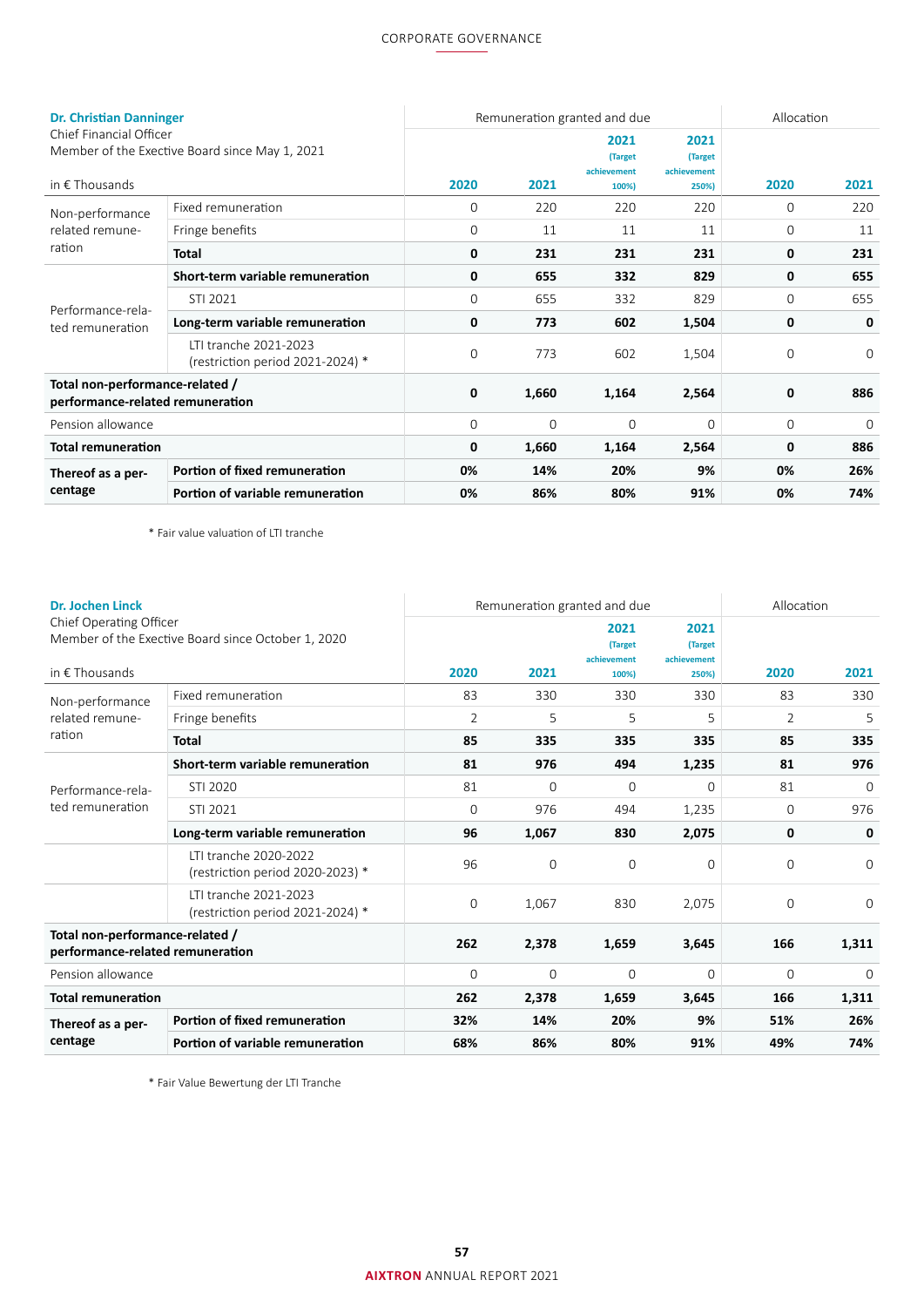### CORPORATE GOVERNANCE

| <b>Dr. Bernd Schulte</b>                                            |                                                                                            |             | Remuneration granted and due | Allocation  |             |             |             |
|---------------------------------------------------------------------|--------------------------------------------------------------------------------------------|-------------|------------------------------|-------------|-------------|-------------|-------------|
|                                                                     | Member of the Exective Board until March 31, 2021                                          |             |                              | 2021        | 2021        |             |             |
| in $\epsilon$ Thousands                                             |                                                                                            | 2020        | 2021                         | (Minimum)*  | (Maximum)*  | 2020        | 2021        |
| Non-performance<br>related remune-<br>ration                        | Fixed remuneration                                                                         | 430         | 100                          | 100         | 100         | 430         | 100         |
|                                                                     | Fringe benefits                                                                            | 13          | 3                            | 3           | 3           | 13          | 3           |
|                                                                     | <b>Total</b>                                                                               | 443         | 103                          | 103         | 103         | 443         | 103         |
|                                                                     | Short-term variable remuneration                                                           | 431         | 296                          | 0           | 813         | 431         | 296         |
| Performance-<br>related remune-                                     | Long-term variable remuneration                                                            | 431         | 296                          | 0           | 813         | 0           | 0           |
| ration                                                              | Share-based portion of one-year<br>variable remuneration (restriction<br>period 2020-2024) | 431         | $\mathbf 0$                  | $\mathbf 0$ | $\mathbf 0$ | $\mathbf 0$ | $\mathbf 0$ |
|                                                                     | Share-based portion of one-year<br>variable remuneration (restriction<br>period 2021-2025) |             | 296                          | $\Omega$    | 813         | $\Omega$    | $\Omega$    |
| Total non-performance-related /<br>performance-related remuneration |                                                                                            | 1,305       | 696                          | 103         | 1,728       | 874         | 400         |
| Pension allowance                                                   |                                                                                            | $\mathbf 0$ | $\Omega$                     | $\Omega$    | $\Omega$    | $\Omega$    | $\Omega$    |
| <b>Total remuneration</b>                                           |                                                                                            | 1,305       | 696                          | 103         | 1,728       | 874         | 400         |
| Thereof as a                                                        | Portion of fixed remuneration                                                              | 34%         | 15%                          | 100%        | 6%          | 51%         | 26%         |
| percentage                                                          | Portion of variable remuneration                                                           | 66%         | 85%                          | 0%          | 94%         | 49%         | 74%         |

\* Theoretical minimum- and maximum compensation for Dr. Bernd Schulte under the formed remuneration system applicable.

# **Shares granted and awarded to the Executive Board under the LTI in accordance with Section 162 (1) Sentence 2 No. 3 AktG**

|                                              |                                           |                                   | Development of granted or awarded shares |                                                                             |                                 |  |  |
|----------------------------------------------|-------------------------------------------|-----------------------------------|------------------------------------------|-----------------------------------------------------------------------------|---------------------------------|--|--|
| Name, position                               | <b>Description of plan</b>                | <b>Restriction period</b>         | <b>Awarded</b><br>shares 01.01.          | a) granted or awarded<br>shares<br>b) Value of granted or<br>awarded shares | <b>Awarded shares</b><br>31.12. |  |  |
|                                              | Variable remuneration 2018                | (restriction period<br>2018-2022) | 61,924                                   |                                                                             | 61,924                          |  |  |
|                                              | Variable remuneration 2019                | (restriction period<br>2019-2023) | 46,987                                   |                                                                             | 46,987                          |  |  |
| Dr. Felix Grawert<br>Chief Executive Officer | Variable remuneration 2020<br>old system* | (restriction period<br>2020-2024) | 18,072                                   |                                                                             | 18,072                          |  |  |
|                                              | LTI tranche 2020-2022 ** /***             | (restriction period<br>2020-2023) | 21,096                                   |                                                                             | 21,096                          |  |  |
|                                              | LTI tranche 2021-2023***                  | (restriction period<br>2021-2024) | $\overline{0}$                           | a) 112,119<br>b) 1,715 TEUR                                                 | 112,119                         |  |  |
|                                              |                                           |                                   |                                          |                                                                             | 260.198                         |  |  |

\* prorated from January 01 to August 13, 2020

\*\* prorated from August 14 to December 31, 2020

\*\*\* The number of shares can change due to the actual target achievement at the end of the reference period.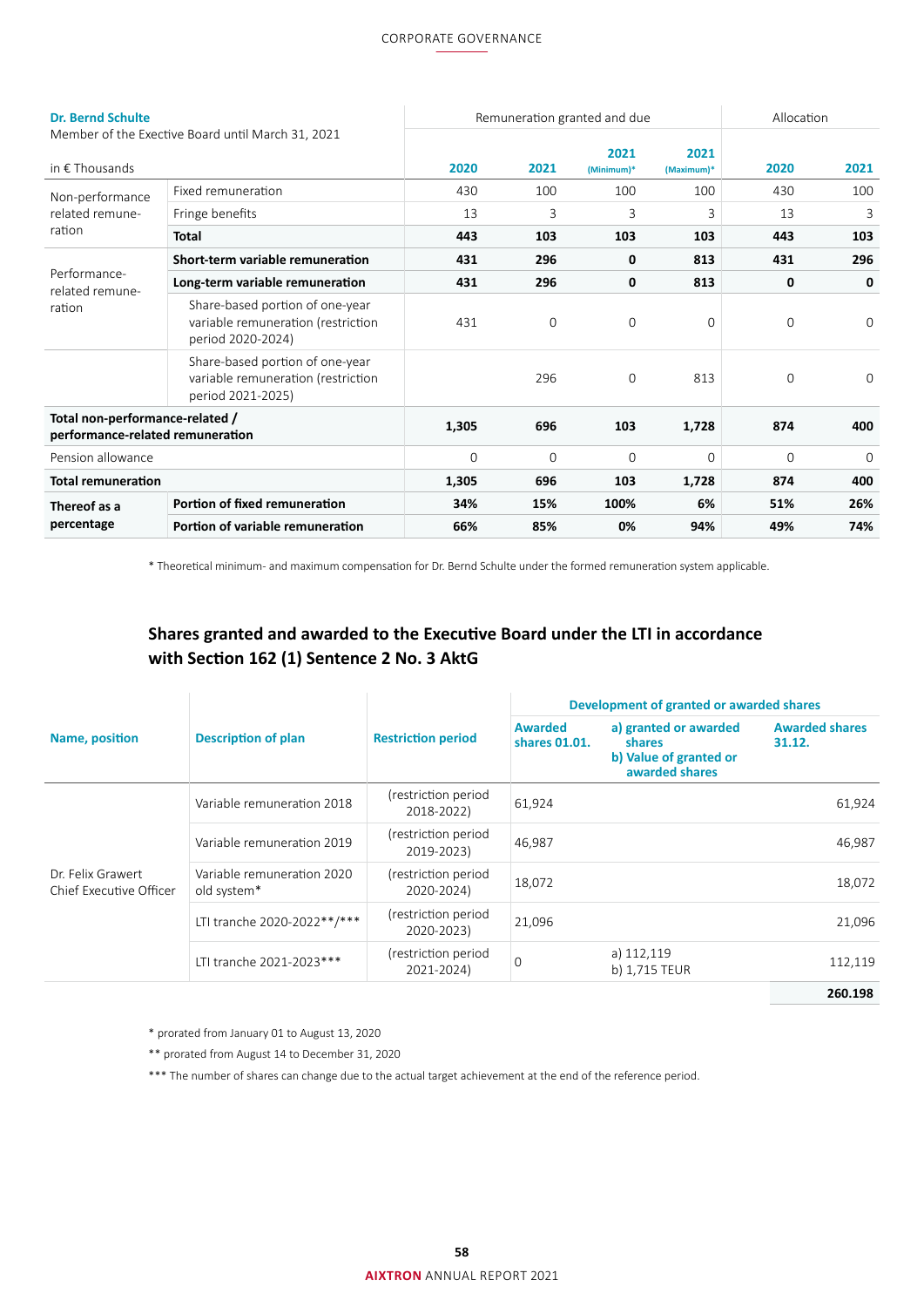|                                                               |                            |                                   | Development of granted or awarded shares |                                                                             |                                 |  |  |
|---------------------------------------------------------------|----------------------------|-----------------------------------|------------------------------------------|-----------------------------------------------------------------------------|---------------------------------|--|--|
| Name, position                                                | <b>Description of plan</b> | <b>Restriction period</b>         | <b>Awarded</b><br>shares 01.01.          | a) granted or awarded<br>shares<br>b) Value of granted or<br>awarded shares | <b>Awarded shares</b><br>31.12. |  |  |
| Dr. Christian Danninger<br>Member of the Execu-<br>tive Board | LTI tranche 2021-2023*/**  | (restriction period<br>2021-2024) |                                          | a) 46,827<br>b) 773 TEUR                                                    | 46,827                          |  |  |

\* prorated from May 01 bis Dezember 31, 2020

\*\* The number of shares can change due to the actual target achievement at the end of the reference period.

|                                                        |                            |                                   | Development of granted or awarded shares |                                                                             |                                 |  |  |
|--------------------------------------------------------|----------------------------|-----------------------------------|------------------------------------------|-----------------------------------------------------------------------------|---------------------------------|--|--|
| Name, position                                         | <b>Description of plan</b> | <b>Restriction period</b>         | <b>Awarded</b><br>shares 01.01.          | a) granted or awarded<br>shares<br>b) Value of granted or<br>awarded shares | <b>Awarded shares</b><br>31.12. |  |  |
| Dr. Jochen Linck<br>Member of the Execu-<br>tive Board | LTI tranche 2020-2022*/**  | (restriction period<br>2020-2023) | 8,687                                    |                                                                             | 8,687                           |  |  |
|                                                        | LTI tranche 2021-2023**    | (restriction period<br>2021-2024) | $\Omega$                                 | a) 69,763<br>b) 1,067 TEUR                                                  | 69,763                          |  |  |
|                                                        |                            |                                   |                                          |                                                                             | 78.450                          |  |  |

\* prorated from October 1 bis Dezember 31, 2021

\*\* The number of shares can change due to the actual target achievement at the end of the reference period.

|                                                                                |                             |                                   | Development of granted or awarded shares |                                                                                    |                                 |  |  |
|--------------------------------------------------------------------------------|-----------------------------|-----------------------------------|------------------------------------------|------------------------------------------------------------------------------------|---------------------------------|--|--|
| Name, position                                                                 | <b>Description of plan</b>  | <b>Restriction period</b>         | <b>Awarded</b><br>shares 01.01.          | a) granted or awarded<br><b>shares</b><br>b) Value of granted or<br>awarded shares | <b>Awarded shares</b><br>31.12. |  |  |
| Dr. Bernd Schulte<br>Member of the Execu-<br>tive Board until März<br>31, 2021 | Variable remuneration 2018  | (restriction period<br>2018-2022) | 56,957                                   |                                                                                    | 56,957                          |  |  |
|                                                                                | Variable remuneration 2019  | (restriction period<br>2019-2023) | 41,835                                   |                                                                                    | 41,835                          |  |  |
|                                                                                | Variable remuneration 2020  | (restriction period<br>2020-2024) | 26,153                                   |                                                                                    | 26,153                          |  |  |
|                                                                                | Variable remuneration 2021* | (restriction period<br>2021-2025) |                                          | a) 3,3170<br>b) 593 TEUR                                                           | 33.170                          |  |  |
|                                                                                |                             |                                   |                                          |                                                                                    | 158,115                         |  |  |

\* Calculated using closing price on Dec 31, 2021. The number of shares might change due to the actual share price determined after the shareholders' meeting in May 2022.

## **Benefits in connection with the termination of Executive Board mandate**

Apart from the provisions regarding the termination of an Executive Board member's contract [\(page 50\)](#page-7-0), there are no other contractually agreed benefits that would apply if an Executive Board member were to leave the Company, such as retirement benefits, the further use of a company car or office, or the continued payment of other benefits.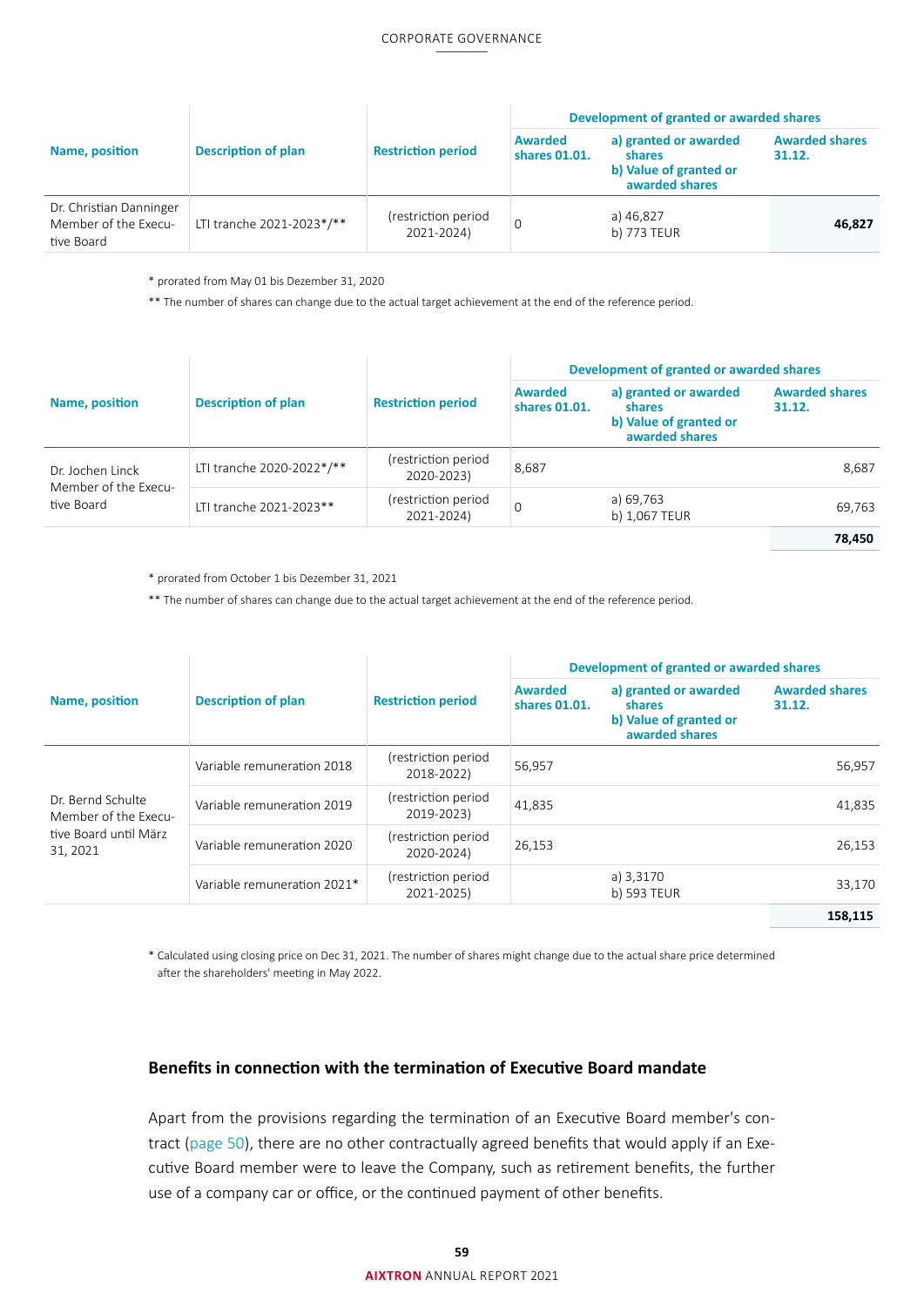# **Comparative presentation of the annual change in the remuneration of the members of the Executive Board with the development of earnings and the average remuneration of the employees of AIXTRON SE**

The following table shows a comparison of the percentage change in the remuneration of the members of the Executive Board with the earnings development of AIXTRON SE and the AIXTRON Group as well as with the average remuneration of the employees on a full-time equivalent basis compared to the previous year. The remuneration of the members of the Executive Board included in the table reflects the remuneration granted and due to the respective Executive Board members in the reporting year and thus corresponds to the value stated in the preceding remuneration tables in the column "Remuneration granted and due" for the fiscal years 2020 and 2021 within the meaning of Section 162 (1) sentence 1 AktG (on [page 56 - 58](#page-13-0) of the Annual Report). Where members of the Executive Board were only remunerated on a pro rata basis in individual financial years, for example due to joining or leaving the company during the year, the remuneration for this fiscal year was extrapolated to a full year to ensure comparability.

The development of earnings is generally presented on the basis of the development of the annual result of AIXTRON SE in accordance with Section 275 (3) No. 16 HGB (German Commercial Code). Since the remuneration of the members of the Executive Board is also significantly dependent on the business success of the AIXTRON Group, the development of the revenues, the EBIT and the net income for the year is also stated for the Group.

The comparison with the development of the average remuneration of employees is based on the average remuneration of the workforce of the Group parent company AIXTRON SE in Germany. Since the employee and remuneration structures in the subsidiaries are manifold, in particular in the case of employees abroad, it is appropriate for the comparison of the development of the average remuneration to be based only on the total workforce of AIXTRON SE. This comparison group was also used in the examination of the appropriateness of the remuneration of the members of the Executive Board. In this context, the remuneration of all employees of AIXTRON SE, including executive employees and excluding student assistants, was taken into account. In order to ensure comparability, the remuneration of part-time employees was extrapolated to full-time equivalents.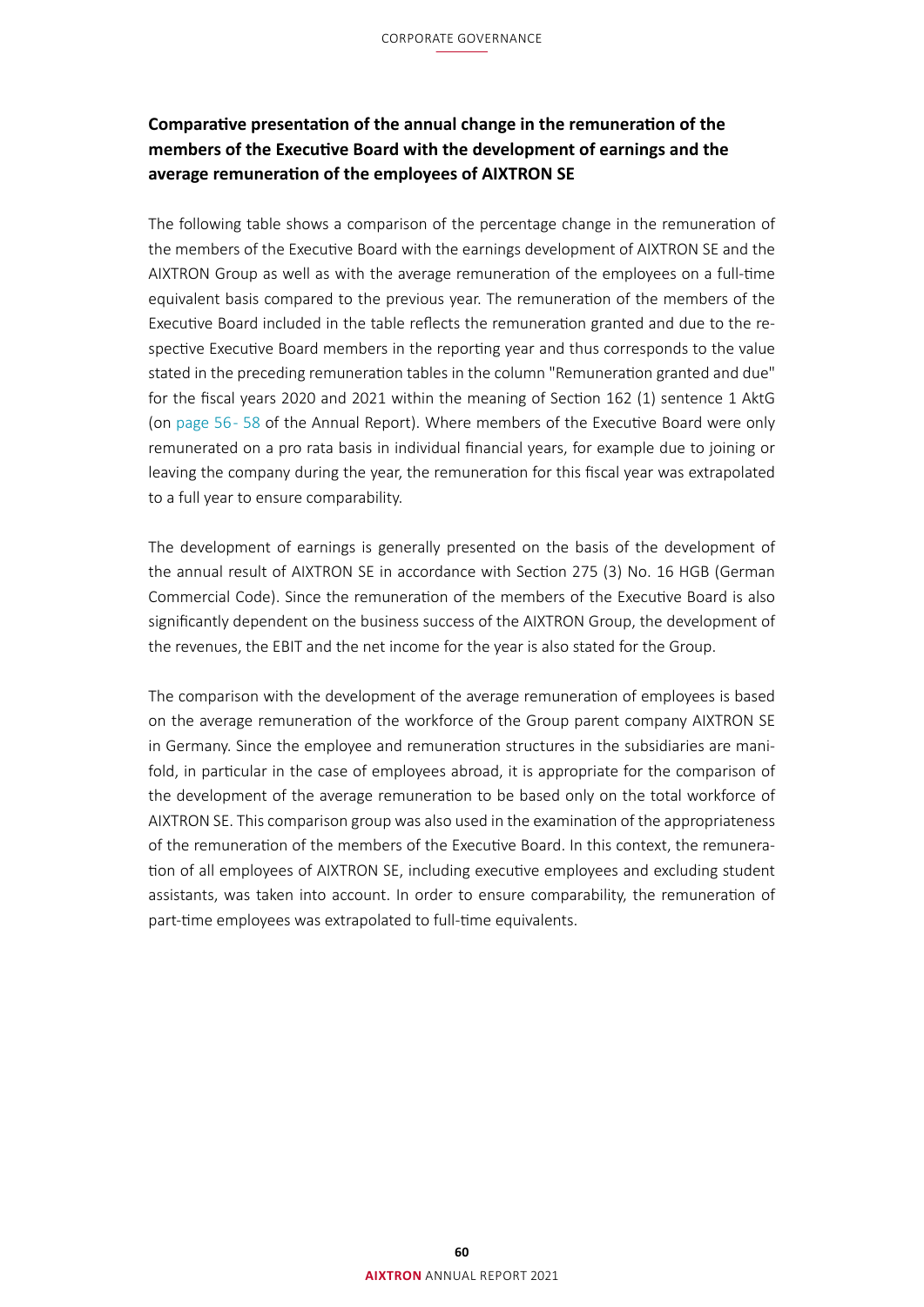#### *Comparison of annual changes in Executive Board remuneration pursuant to Section 162 (1) no. 2 of the German Stock Corporation Act (AktG)*

| Annual change (in %)                             | <b>2021 versus 2020</b> |
|--------------------------------------------------|-------------------------|
| <b>Executive Board remuneration</b>              |                         |
| Dr. Felix Grawert                                | 166%                    |
| Dr. Christian Danninger*                         | n. a.                   |
| Dr. Jochen Linck**                               | 128%                    |
| Dr. Bernd Schulte***                             | 113%                    |
| Earnings development of AIXTRON SE and the Group |                         |
| Group revenues                                   | 59%                     |
| Group EBIT                                       | 184%                    |
| Group net income                                 | 175%                    |
| AIXTRON SE net income                            | 275%                    |
| Average remuneration of AIXTRON employees****    |                         |
| Employees of AIXTRON SE                          | 9%                      |

\* Executive Board member since May 1, 2021, thus no data available

\*\* Executive Board member since October 1, 2020, amount for 2020 annualized

\*\*\* Executive Board member until March 31, 2021, amount for 2021 annualized

\*\*\*\* based on full-time equivalents

#### **Stock option plans**

Stock options are neither components of the "former remuneration system" nor of the "new remuneration system" described above. Therefore, Dr. Felix Grawert, Dr. Christian Danninger and Dr. Jochen Linck do not hold any stock options. From periods prior to the applicability of the remuneration systems described herein, Dr. Bernd Schulte held a stock options, which expired in fiscal year 2021.

#### *Stock option plans*

|                                  |                        |                                |                                | <b>Option value on</b> |                                |                 |               |
|----------------------------------|------------------------|--------------------------------|--------------------------------|------------------------|--------------------------------|-----------------|---------------|
| <b>Executive Board</b><br>member | <b>Allocation date</b> | <b>Outstanding</b><br>(shares) | <b>Exercisable</b><br>(shares) | grant date<br>(EUR)    | <b>Exercise price</b><br>(EUR) | <b>Maturity</b> | Lapsed shares |
| Dr. Bernd Schulte                | Oct 2014               |                                |                                |                        | 13.14                          | Oct 2024        | 50,000        |

In fiscal year 2021, 50,000 option rights to purchase AIXTRON shares expired (2020: 52,000). The members of the Executive Board in office in the reporting year 2021 did not exercise any option rights in 2021 (2020: 0).

#### **Claw-back information**

There was no claw-back of variable compensation components of the Executive Board members in fiscal year 2021 (claw-back policy).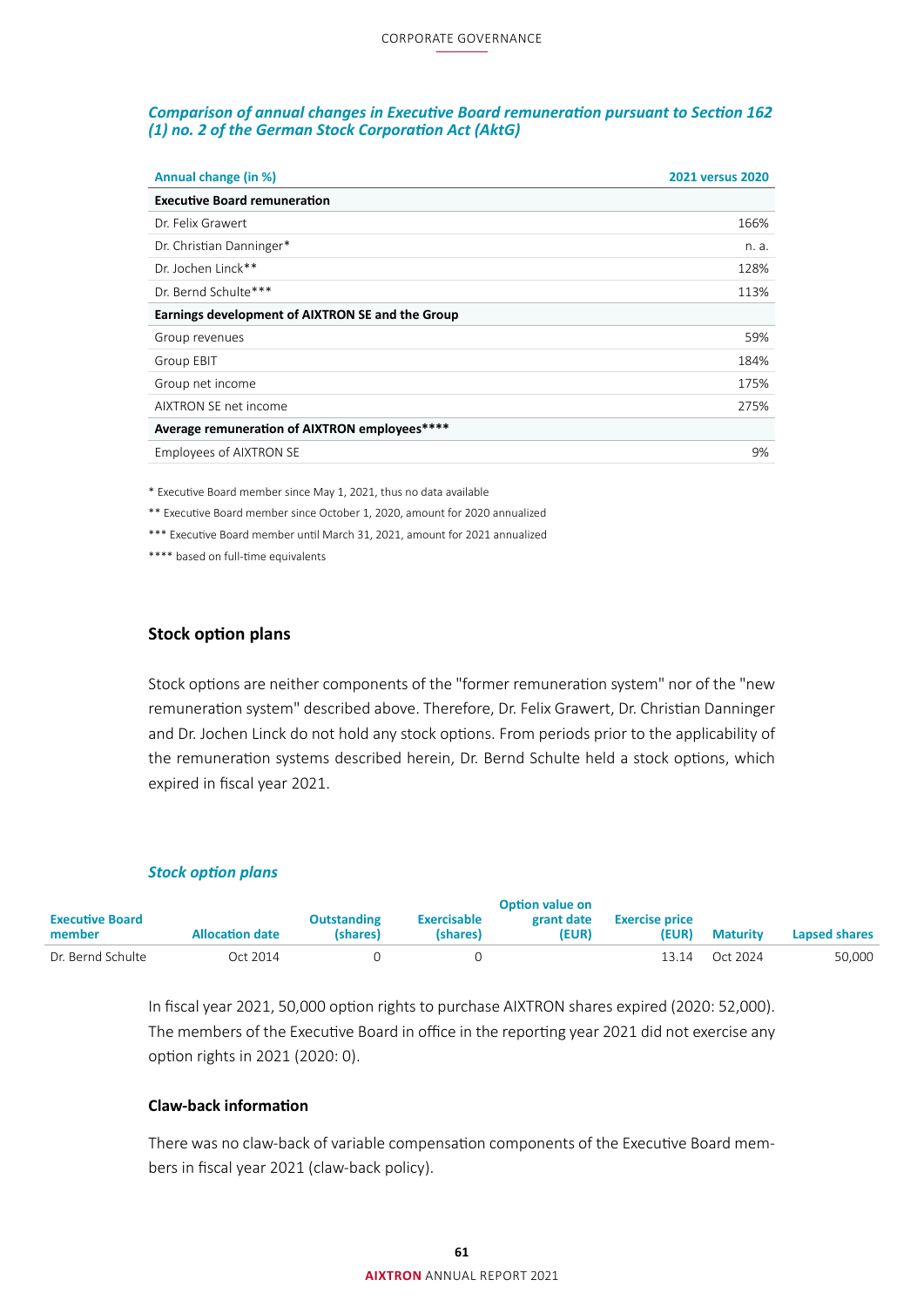# **Outlook for the application of the new remuneration system for 2022**

## **Short-term variable remuneration (STI)**

For the current fiscal year 2022, the Supervisory Board has defined the following target dimensions and performance criteria for the short-term variable remuneration (STI):

- Target dimension "Consolidated net income" (70% of total): In December 2021, the Supervisory Board set a target value for consolidated net income in 2022 as part of the forecast.
- Target dimension "Market position" (15% of total): For the "Market position" target dimension, the Supervisory Board has set targets for important markets for 2022.
- Target dimension "Financial and operational targets" (15% of total): Performance criteria were defined for the target dimension "Financial and operational targets" in the area of operational performance and product-related performance.

# **Long-term variable remuneration (LTI)**

The Supervisory Board has defined the following performance criteria for the reference period for long-term variable remuneration (LTI) starting in fiscal year 2022:

- Consolidated net income for fiscal years 2022, 2023 and 2024 (50% of total)
- Development of total shareholder return (TSR) from Q4 / 2021 to Q4 / 2024 (40% of total).
- Sustainability (10% of total), measured among other things by the proportion of ecologically sustainable revenues, capital expenditures (CapEx) and operating expenses (OpEx) as defined in the EU Taxonomy Regulation. In addition, there are further sustainability targets which, however, when considered individually, are not essential for the implementation of the corporate strategy.

The target achievement of the LTI remuneration 2022 is calculated on the basis of the results achieved in the period from January 1, 2022, to December 31, 2024. The relevant share price of AIXTRON SE for the LTI grant is EUR 19.64. It corresponds to the average of the XETRA closing prices on all stock exchange trading days in the 4th quarter of 2021. The degree of fulfillment of the performance criteria will be determined by the Supervisory Board after the end of fiscal year 2024. At that time, the vested share awards will be converted into non-forfeitable share awards depending on target achievement. After the expiry of a 4-year vesting period ending on December 31, 2025 for the fiscal year 2022, one share of the Company will be transferred for each vested share award. This is to take place in the week following the publication of the annual report.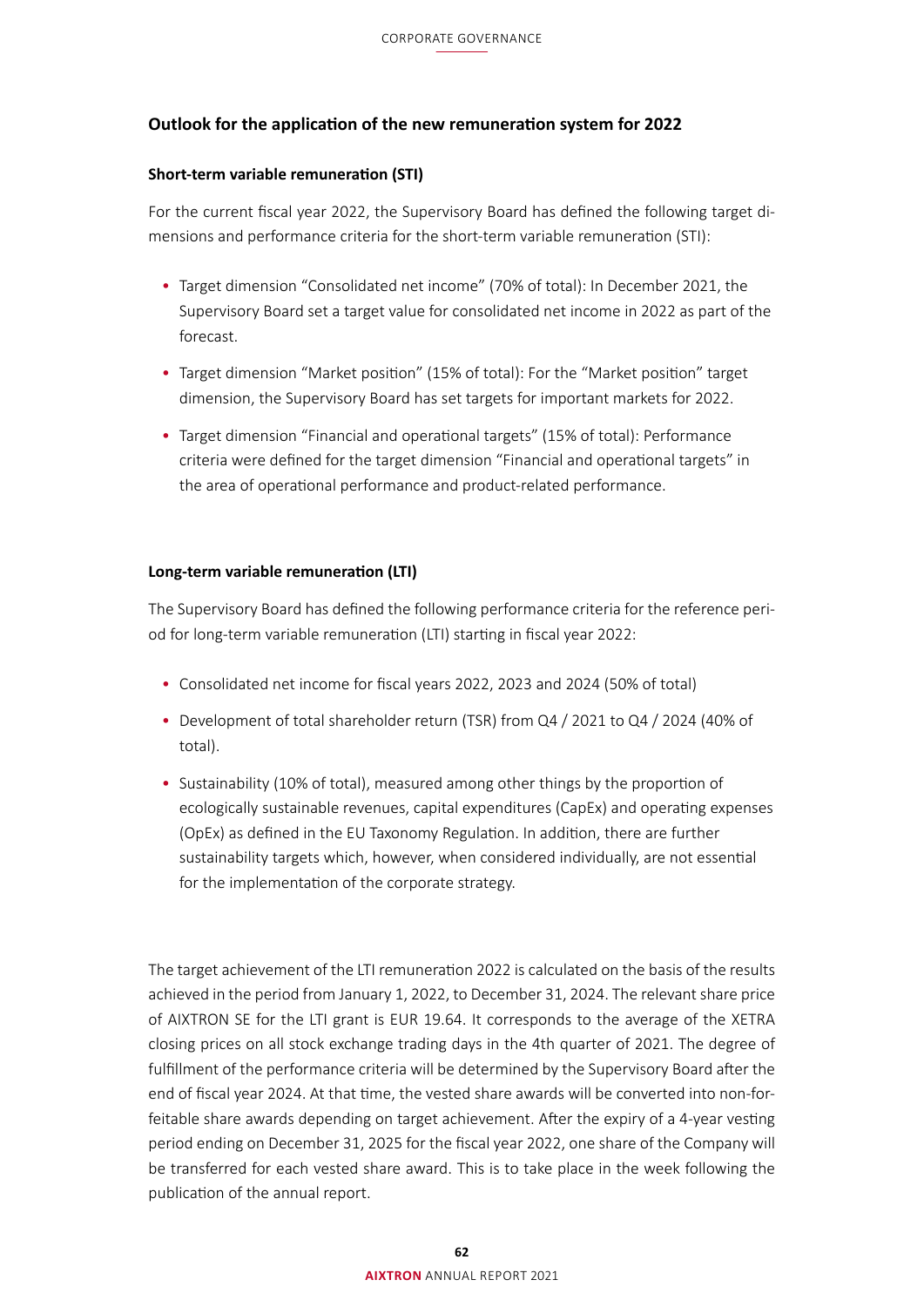# **Remuneration of Supervisory Board members**

Remuneration of the Supervisory Board is regulated in Article 17 of AIXTRON's Articles of Association. The currently valid remuneration system was last approved by the Annual General Meeting on May 16, 2018. Accordingly, annual fixed remuneration for individual members of the Supervisory Board amounts to EUR 60,000, with the Chairman receiving three times and the Deputy Chairman one and a half times the remuneration of an ordinary Supervisory Board member.

The Chairman of the Audit Committee receives additional annual remuneration of EUR 20,000.

No attendance fees or other variable remuneration is granted.

The members of the Supervisory Board who are only members of the Supervisory Board for part of the fiscal year or who are the Chairman or Deputy Chairman of the Supervisory Board or Audit Committee receive one twelfth of the above mentioned remuneration on a prorated basis for each month or part thereof of the corresponding activity on the Supervisory Board.

The Company assumes insurance premiums paid for liability and legal expenses insurance to cover liability risks arising from Supervisory Board activities for the members of the Supervisory Board, as well as the insurance tax payable thereon.

The Supervisory Board members receive no loans from the Company.

The remuneration allocable to individual Supervisory Board members in fiscal years 2020 and 2021 is presented on an individualized basis in the table below. As in previous years, no remuneration was paid to Supervisory Board members for individual advisory services in fiscal year 2021.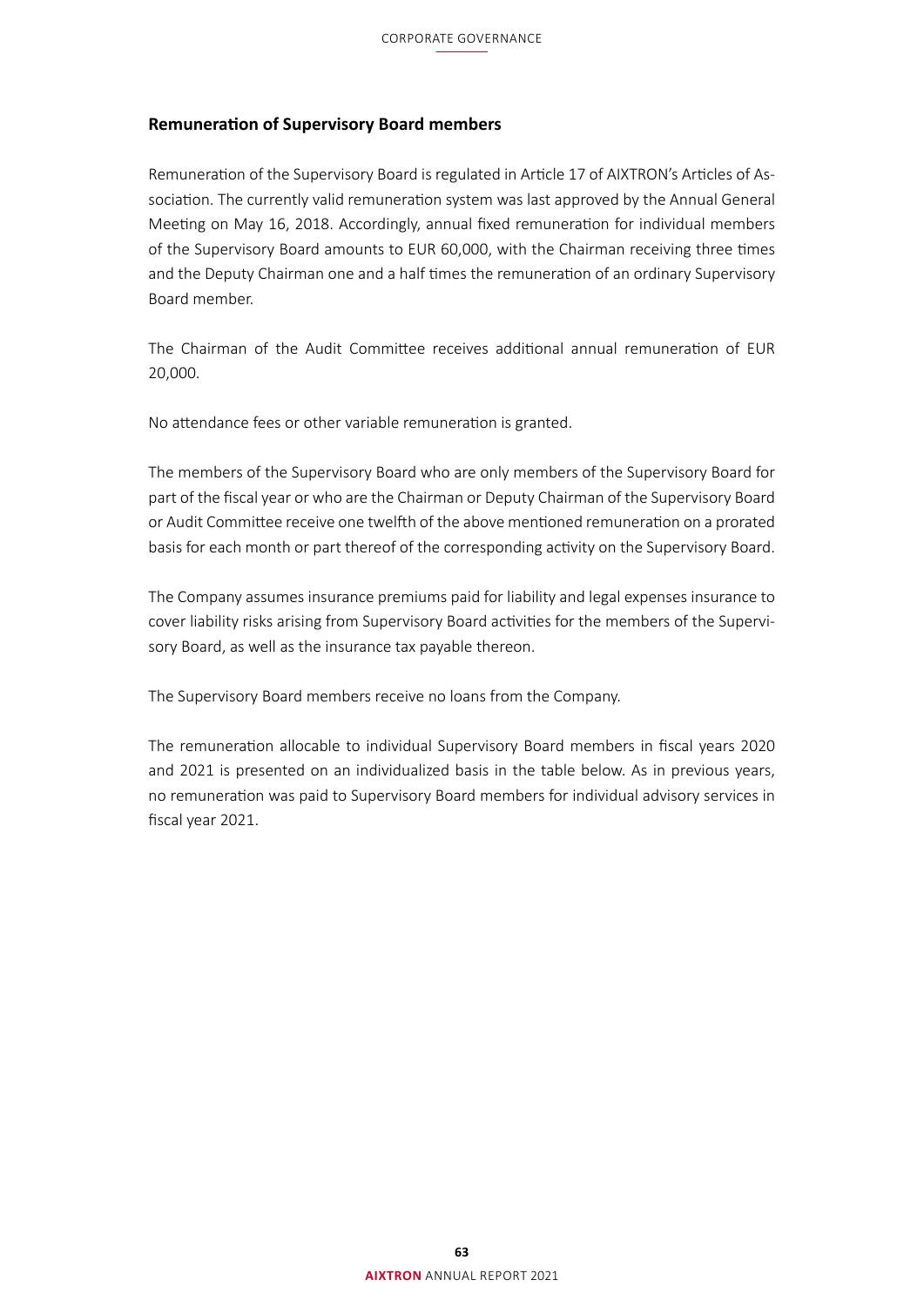# **Supervisory Board remuneration**

| <b>Supervisory Board Member</b>                                       | Year | <b>Fixed</b><br>(EUR) | <b>Total</b><br>(EUR) |
|-----------------------------------------------------------------------|------|-----------------------|-----------------------|
| Kim Schindelhauer $1/2/3$ $(3/4)$                                     | 2021 | 180,000               | 180,000               |
| (Chairman of the Supervisory Board)                                   | 2020 | 180,000               | 180,000               |
| Prof. Dr. Anna Weber <sup>1)</sup>                                    | 2021 | 80,000                | 80,000                |
| (Chairwoman of the Audit Committee)<br>(Independent Financial Expert) | 2020 | 80,000                | 80,000                |
|                                                                       | 2021 | 60,000                | 60,000                |
| Dr. Andreas Biagosch <sup>1)2)</sup>                                  | 2020 | 60,000                | 60,000                |
| Prof. Dr. Petra Denk <sup>3)4)</sup>                                  | 2021 | 60,000                | 60,000                |
|                                                                       | 2020 | 60,000                | 60,000                |
| Frits van Hout <sup>3)4)</sup>                                        | 2021 | 90,000                | 90,000                |
| (Deputy Chairman of the Supervisory Board)                            | 2020 | 90,000                | 90,000                |
| <b>Total</b>                                                          | 2021 | 470,000               | 470,000               |
|                                                                       | 2020 | 470,000               | 470,000               |

*1) Member of the Audit Committee*

*2) Member of the Capital Markets Committee*

*3) Member of the Nomination Committee*

*4) Member of the Compensation Committee*

*5) Former AIXTRON Executive Board Member*

# **Directors & Officers (D&O) insurance**

In accordance with the requirements of Section 93 para. 2 AktG, AIXTRON SE has arranged a D&O insurance policy for all members of the Executive Board against risks from their professional activities for the Company, which in each case provides for a deductible of at least 10 percent of the damage up to at least the amount of one and a half times the fixed annual remuneration of the Executive Board member. For the members of the Supervisory Board of AIXTRON SE, the Company has arranged D&O insurance policies which also provide for a corresponding deductible.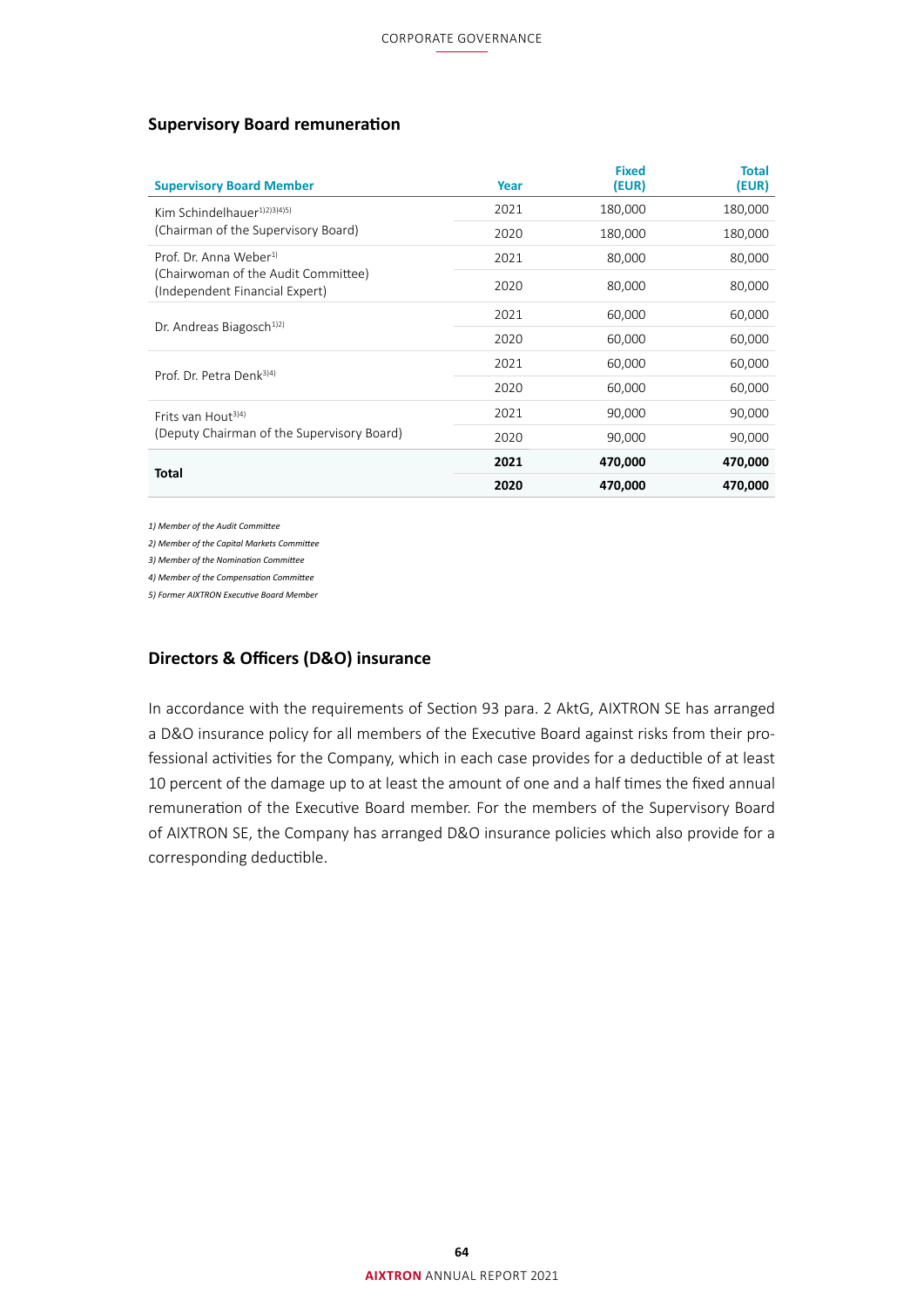# *REPORT OF THE INDEPENDENT AUDITOR ON THE AUDIT OF THE REMUNERATION REPORT IN ACCORDANCE WITH SECTION 162 (3) AKTG*

# **To AIXTRON SE, Herzogenrath/Germany**

# **Audit Opinion**

We conducted a formal audit of the remuneration report of AIXTRON SE, Herzogenrath/ Germany, for the financial year from January 1 to December 31, 2021, to assess whether the disclosures required under Section 162 (1) and (2) German Stock Corporation Act (AktG) have been made in the remuneration report. In accordance with Section 162 (3) AktG, we did not audit the content of the remuneration report.

In our opinion, the disclosures required under Section 162 (1) and (2) AktG have been made, in all material respects, in the accompanying remuneration report. Our audit opinion does not cover the content of the remuneration report.

### **Basis for the Audit Opinion**

We conducted our audit of the remuneration report in accordance with Section 162 (3) AktG and in compliance with the IDW Auditing Standard: Audit of the Remuneration Report pursuant to Section 162 (3) AktG (IDW AuS 870 (08.2021)). Our responsibilities under those requirements and this standard are further described in the "Auditor's Responsibilities" section of our auditor's report. Our audit firm has applied the IDW Standard on Quality Management: Requirements for Quality Management in the Audit Firm (IDW QS 1). We have fulfilled our professional responsibilities in accordance with the German Public Auditor Act (WPO) and the Professional Charter for German Public Auditors and German Sworn Auditors (BS WP/vBP) including the requirements on independence.

### Responsibilities of the Executive Board and the Supervisory Board

The executive board and the supervisory board are responsible for the preparation of the remuneration report, including the related disclosures, that complies with the requirements of Section 162 AktG. In addition, they are responsible for such internal control as they consider necessary to enable the preparation of a remuneration report, including the related disclosures, that is free from material misstatement, whether due to fraud or error.